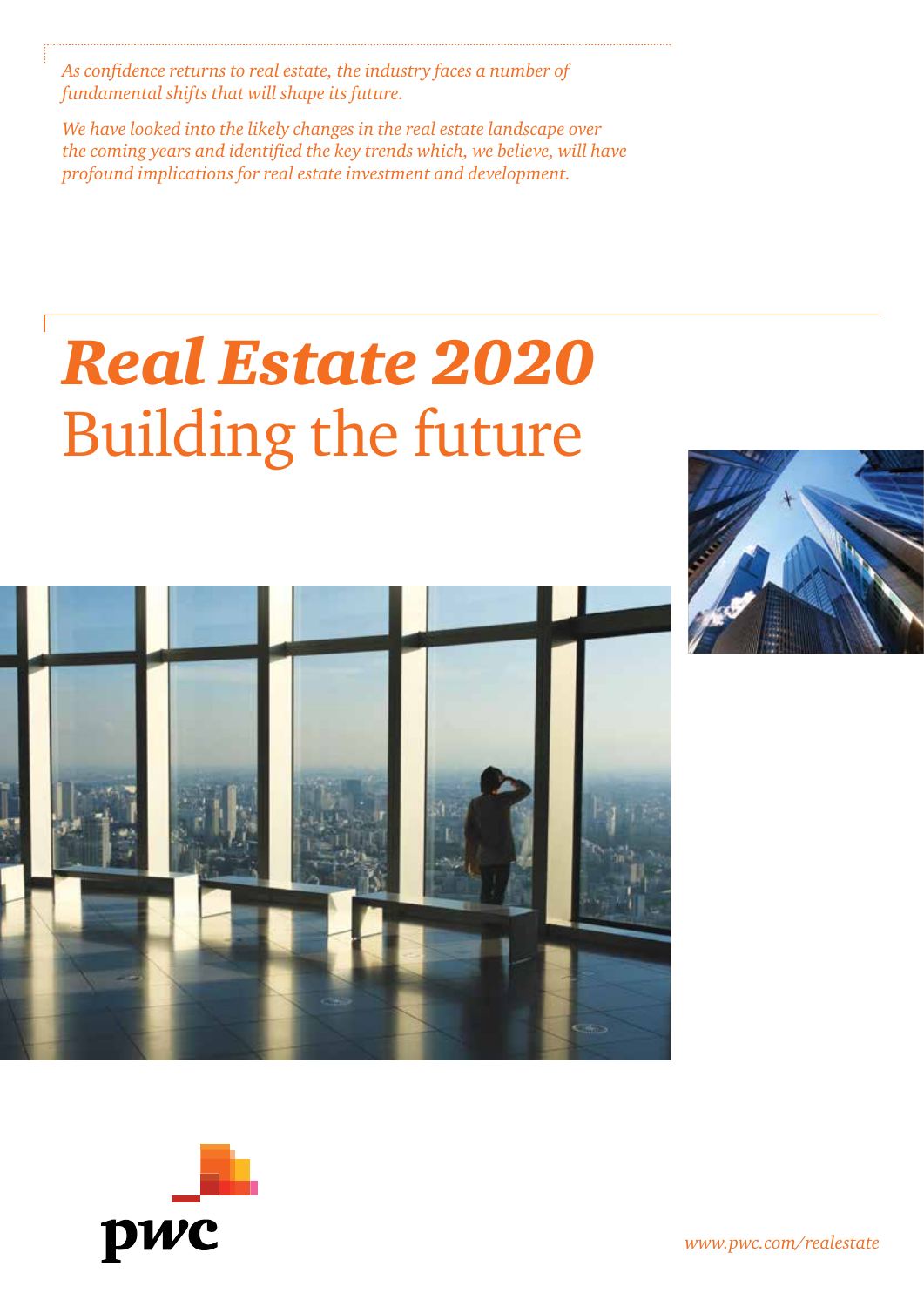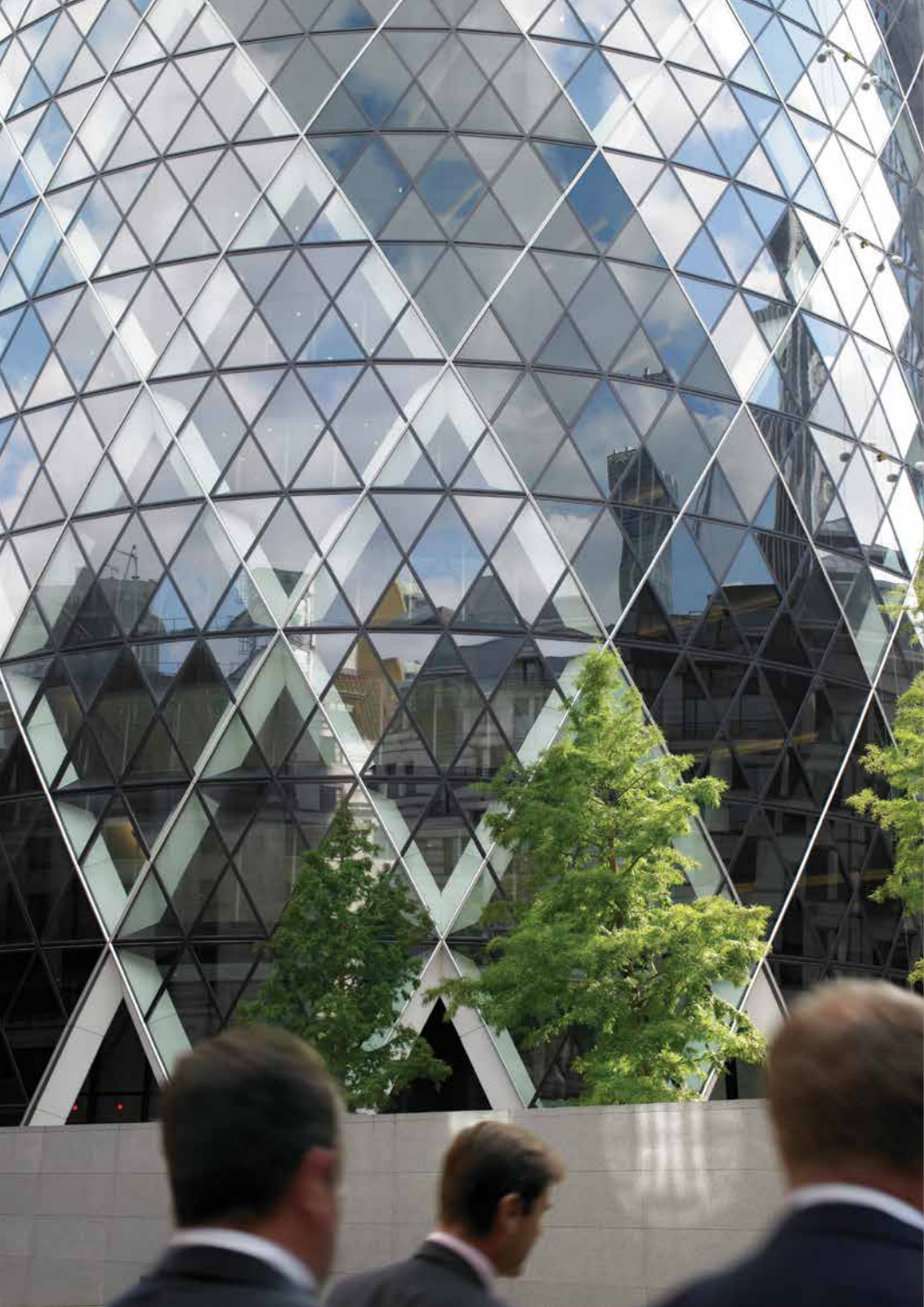# *Contents*

| <b>Part one: Introduction</b>                                                 | 4                |
|-------------------------------------------------------------------------------|------------------|
| <b>Part two: Real estate's changing landscape</b>                             | 8                |
| 1. Huge expansion in cities, with mixed results                               | $\boldsymbol{9}$ |
| 2. Unprecedented shifts in population drive changes in demand for real estate | 12               |
| 3. Emerging markets' growth ratchets up competition for assets                | 14               |
| 4. 'Sustainability' transforms design of buildings and developments           | 16               |
| 5. Technology disrupts real estate economics                                  | 18               |
| 6. Real estate capital takes financial centre stage                           | 20               |
| <b>Part three: Implications for real estate strategies</b>                    | 22               |
| 1. Think globally                                                             | 23               |
| 2. Understand the underlying economics of cities                              | 24               |
| 3. Factor technology and sustainability into asset valuations                 | 25               |
| 4. Collaborate with governments to enable economic and social progress        | 26               |
| 5. Decide where and how to compete                                            | 27               |
| 6. Assess opportunities to reflect a broader range of risks                   | 28               |
| <b>Part four: Success factors</b>                                             | 30               |
| 1. A global network with local knowledge and good government relations        | 31               |
| 2. Specialist expertise and innovation                                        | 32               |
| 3. Cost management and scale                                                  | 34               |
| 4. The right people                                                           | 35               |
| <b>Part five: Conclusion</b>                                                  | 37               |
| <b>Contacts</b>                                                               | 38               |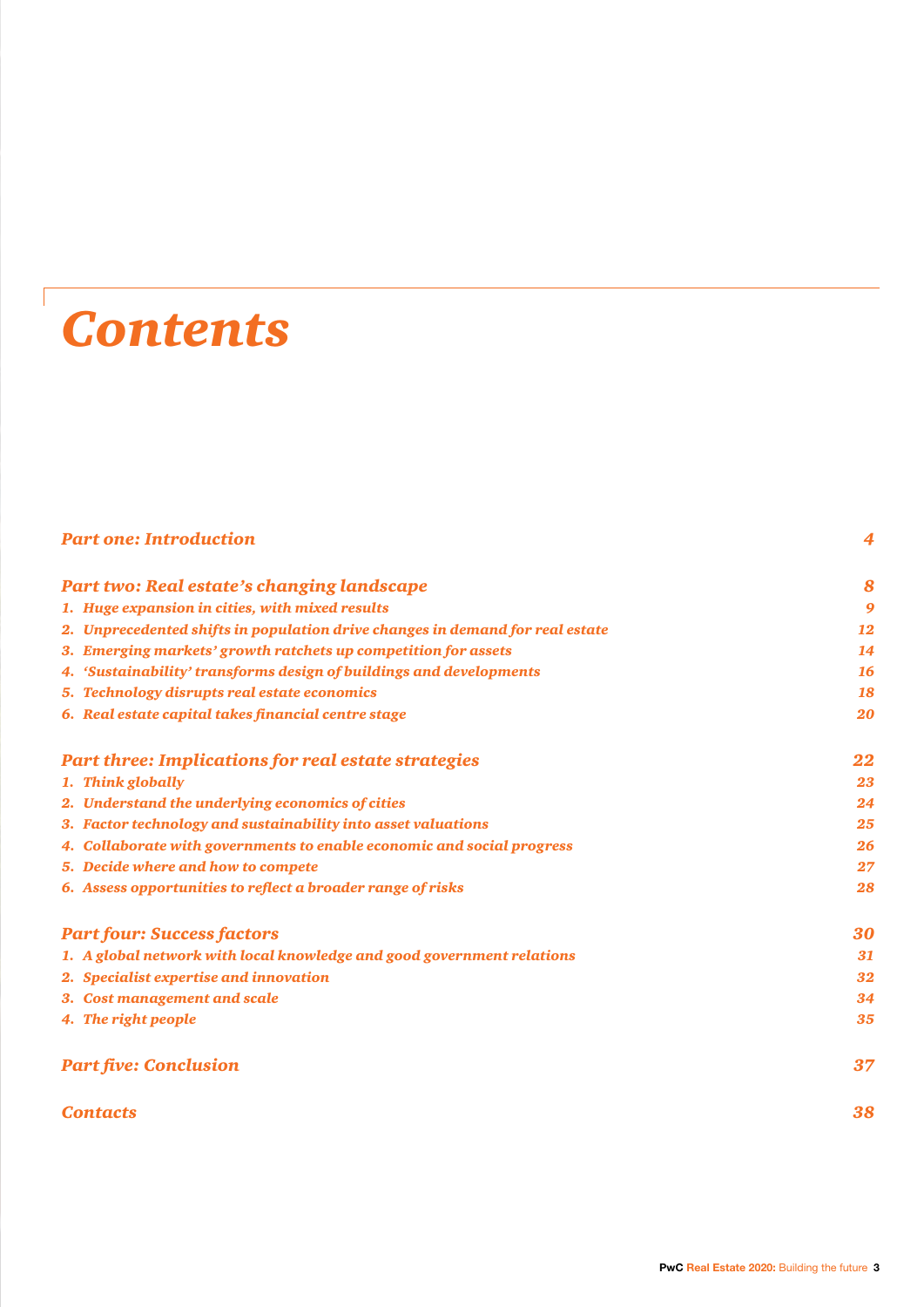## *Part one*

## *Introduction*

*It's March 2020. Ahmed Naneesh, chief investment officer of a sovereign wealth fund and steward of one of the world's largest real estate portfolios, is chairing a panel at the Singapore World Real Estate Forum, 2020's leading real estate event. The topic for debate is 'Building the Future – Surging Demand for Real Estate Capital'.* 

In the past few years, demand for private capital for real estate investment and supporting infrastructure has increased enormously. In the emerging economies, the great migration to the cities, growing population and swelling middle class are creating a desperate need for more urban real estate. In the advanced economies, the cities are also growing, although not so rapidly, while technology, demographics and environmental issues are becoming new value drivers. As Ahmed's panellists relate (and the forum organisers broadcast on the Web to watchers worldwide), real estate as an asset class is changing fast. Mega real estate managers are emerging, which are building and investing in real estate on an epic scale; yet, small specialist managers are also playing a significant part. The landscape is becoming more widespread and complex, with a wider range of risk and return than ever, plus new drivers of value.

> Looking forward to 2020 and beyond, the real estate investment industry will find itself at the centre of rapid economic and social change, which is transforming the built environment. While most of these trends are already evident, there's a natural tendency to underestimate their implications over the next six years and beyond. By 2020, real estate managers will have a broader range of opportunities, with greater risks and new value drivers. As real estate is a business with long development cycles – from planning to construction takes several years – now is the time to plan for these changes.

> Already, thousands of people migrate from country to city across Asia, the Middle East, Latin America and Africa on a daily basis, attracted by the new wealth of these economies. By 2020, this migration will be firmly established. The cities will swell – and some entirely new ones will spring up. Meanwhile, the growing emerging markets' middle class and ageing global population are increasing demand for specific types of real estate. Subsectors such as agriculture, education, healthcare and retirement will be far bigger by 2020.

## *Disclaimer:*

This paper makes a number of predictions and presents PwC's vision of the future environment for the asset management industry. These predictions are, of course, just that – predictions. These predictions of the future environment for the asset management industry address matters that are, to different degrees, uncertain and may turn out to be materially different than as expressed in this paper. The information provided in this paper is not a substitute for legal and other professional advice. If any reader requires legal advice or other professional assistance, each such reader should consult his or her own legal or other professional advisors and discuss the specific facts and circumstances that apply to the reader.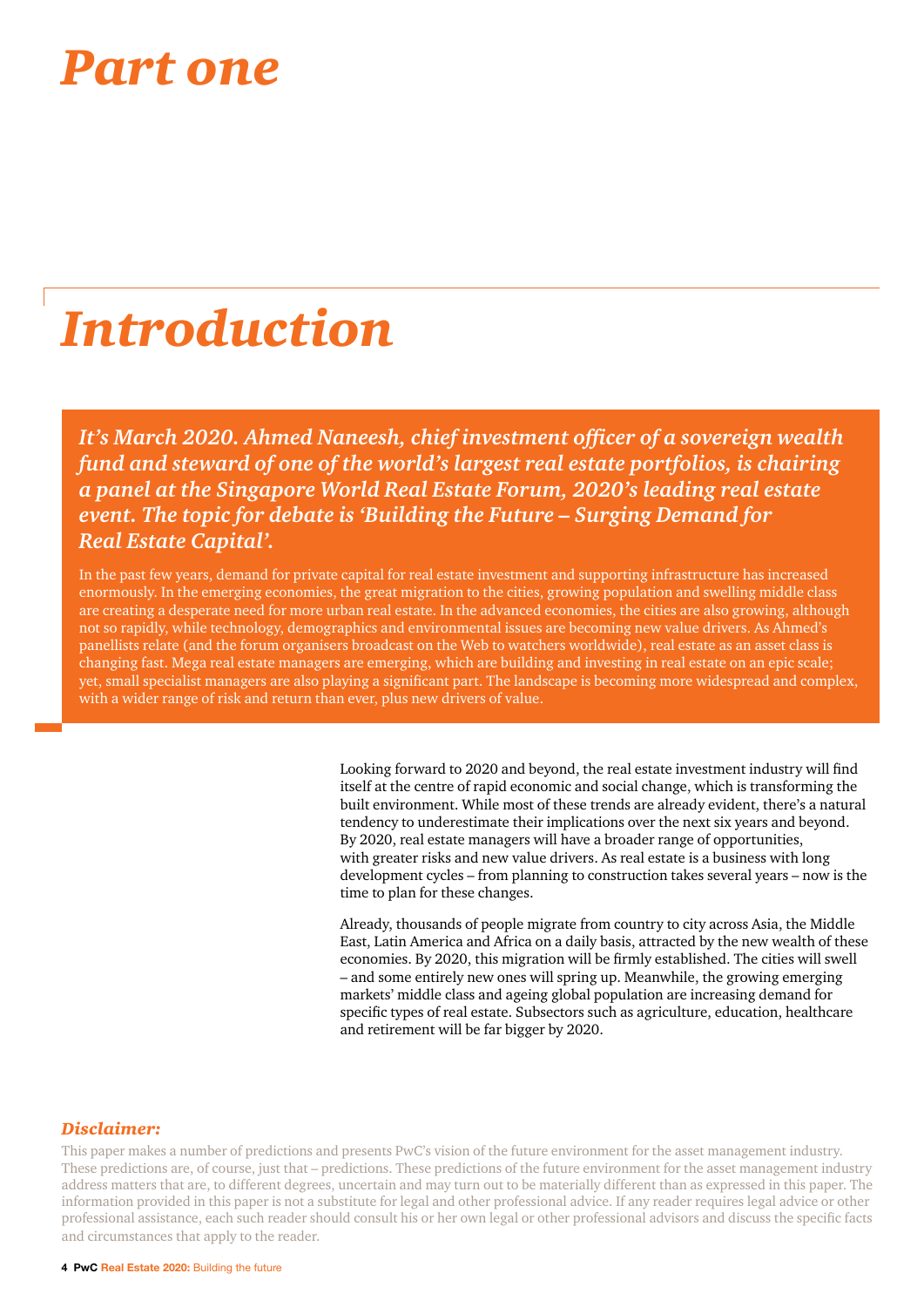High energy prices, climate change and government regulation are already pushing sustainability up the real estate agenda, but by 2020, their impact will be far greater. Technology is already disrupting real estate economics, but by 2020, it will have reshaped entire sectors. And the real estate community will have taken a greater role in the financial ecosystem, in part moving into the space left by banks.

Our fictional forum illustrates some elements of this change. We believe the new era of real estate investment, to 2020 and beyond, is the beginning of a time of unprecedented opportunity for real estate investors and asset managers, although with greater risk. The global stock of institutional-grade real estate will expand by more than 55% from US\$29.0 trillion in 2012, to US\$45.3 trillion in 2020, according to our calculations. It may then grow further to US\$69.0 trillion in 2030 (see page 7 for explanation of methodology). This huge expansion in investable real estate will be greatest in the emerging economies, where economic development will lead to better tenant quality and, in some countries, clearer property rights. And it will play out across housing, commercial real estate and infrastructure. Indeed, as intense competition continues to compress investment yields for core real estate, real estate managers will have every incentive to search for higher yields elsewhere.

On the next page, we highlight our six predictions about what this means for real estate managers and the investment community. After that, we describe our view about the likely changes in the landscape, their possible implications and how we believe you should prepare for this fast-changing world







**Figure 2: Relative size of institutional-grade RE per region** 

**n** Latin America **n** Sub-Saharan Africa **n** Developing Asia Pacific **n** Middle East and North Africa ■ Commonwealth of Independent States & Central and Eastern Europe ■ North America ■ Euro Area **Asia Pacific** 

Source: PwC analysis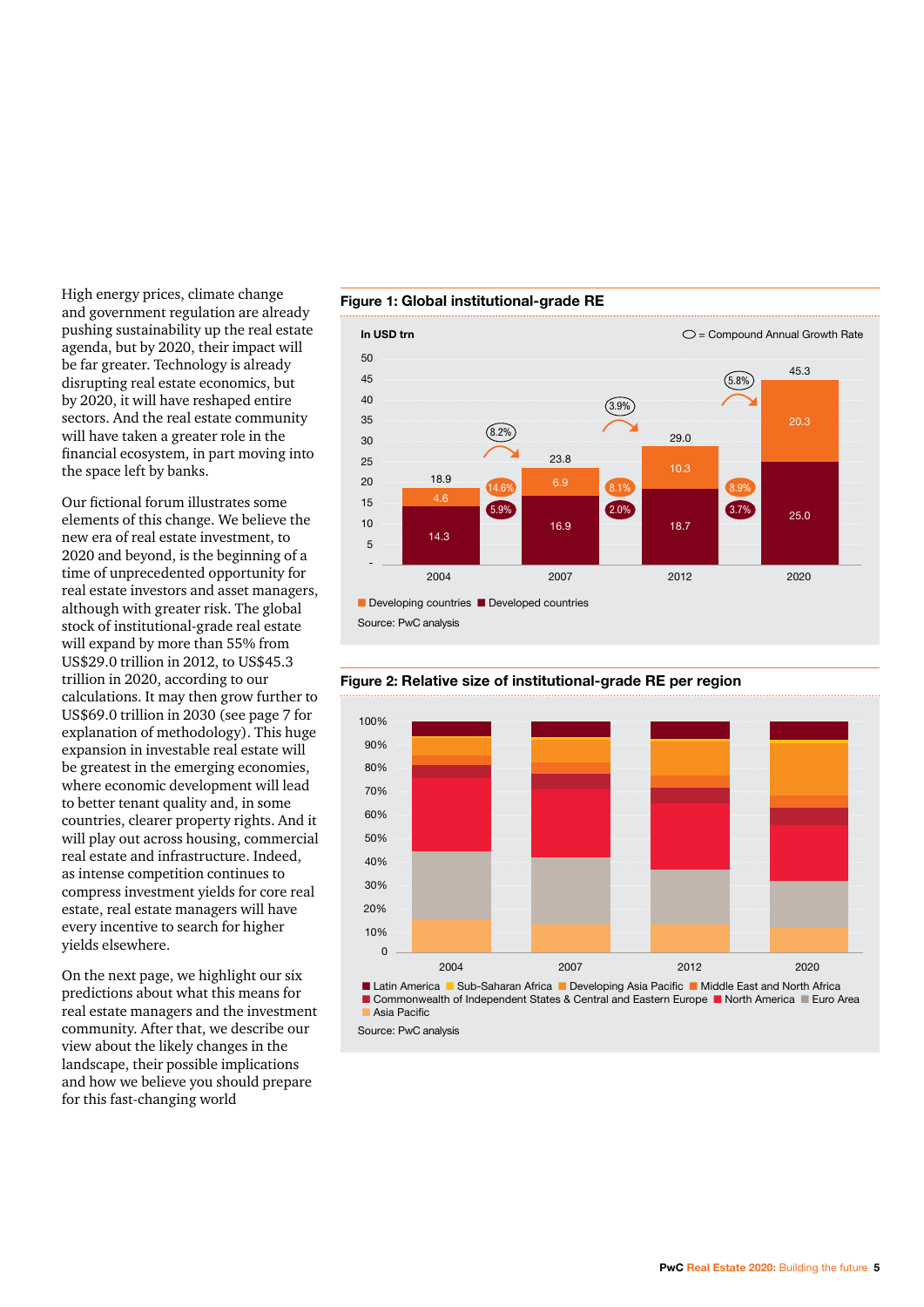

The changing real estate landscape will have substantial implications for the real estate investment community, which we highlight below and describe in more detail in Part three: Implications for real estate strategies.

- **1. The global investable real estate universe will expand substantially, leading to a huge expansion in opportunity, especially in emerging economies.** World population growth and increasing GDP per capita will propel this expansion. By 2020, investable real estate will have grown by more than 55% compared to 2012, according to PwC forecasts, and then will expand by a similar proportion in the following decade.
- **2. Fast-growing cities will present a wider range of risk and return opportunities.** Cities will present opportunities ranging from low risk/ low yield in advanced economy core real estate, to high risk/high reward in emerging economies. The greatest social migration of all time – chiefly in emerging economies – will drive the biggest ever construction surge.
- **3. Technology innovation and sustainability will be key drivers for value.** All buildings will need to have 'sustainability' ratings, while new developments will need to be 'sustainable' in the broadest sense, providing their residents with pleasant places to live. Technology will disrupt real estate economics, making some types of real estate obsolete.
- **4. Collaborating with governments will become more important.** Real estate managers, the investment community and developers will need to partner with government to mitigate risks of schemes that might otherwise be uneconomic. In many emerging economies, governments will take the lead in developing urban real estate and infrastructure.
- **5. Competition for prime assets will intensify further.** New wealth from the emerging economies will intensify competition for prime assets; the investment community will need to think laterally to earn attractive returns. They might have to develop assets in fast-growing but higher risk emerging economies, or specialise in the fast-growing subsectors, such as agriculture, retirement, etc.
- **6. A broader range of risks will emerge. New risks will emerge.** Climate change risk, accelerating behavioural change and political risk will be key.

In order to prepare for these implications, the real estate investment organisations will need to make sure they have the right capabilities and qualities, as described in Part four: Success factors.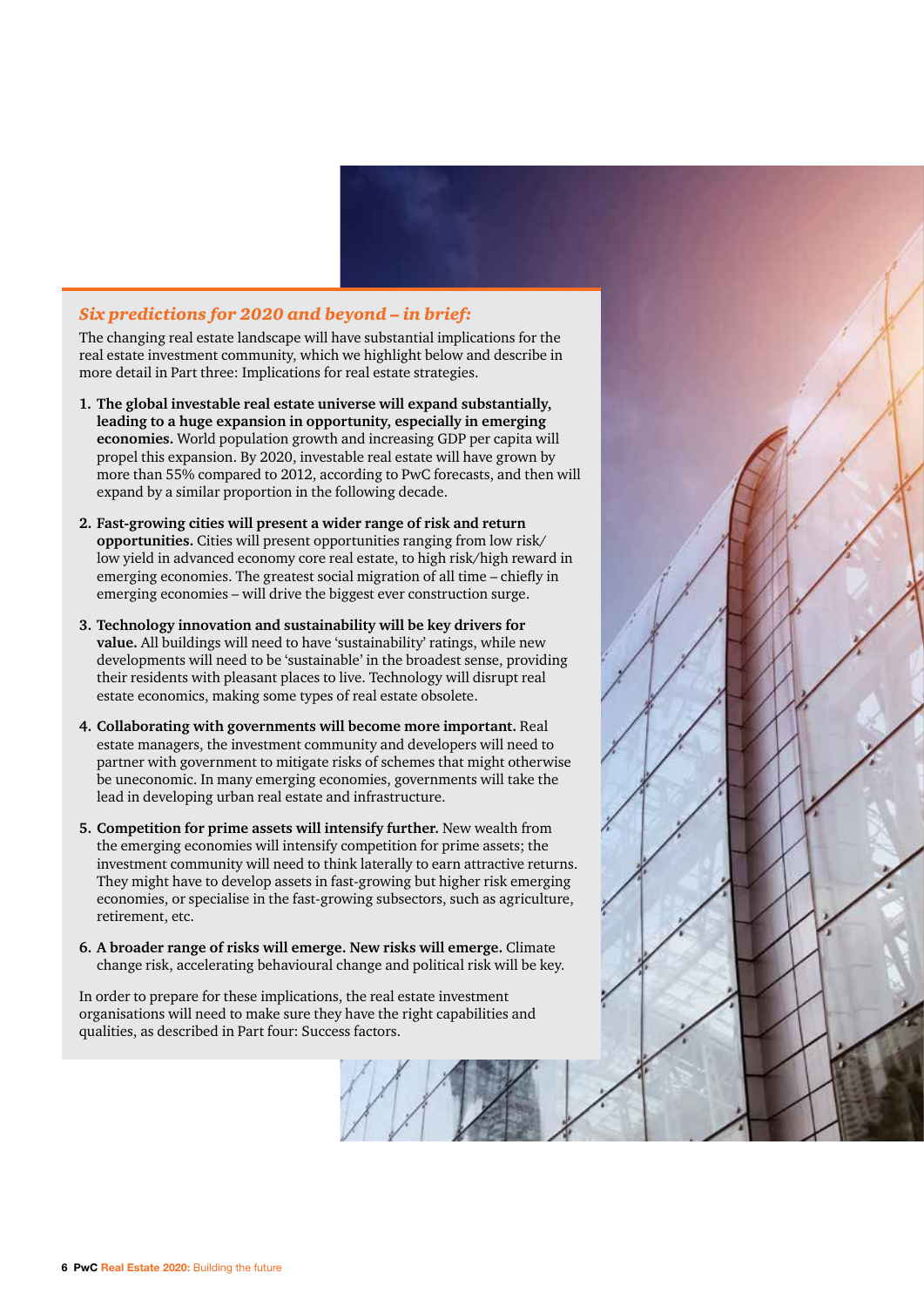





## *Forecast methodology notes*

The forecast for the value of institutional-grade real estate assets is based on a model that utilises economic activity as measured by GDP, based on 2011 Purchasing Power Parity and the observation that in a fully developed economy, institutional-grade real estate represents about 45% of GDP.<sup>1</sup> In developing economies, the amount of institutional real estate is adjusted downward from the 45% base. The classification developed vs. developing economy is accomplished using a ratio of GDP per capita in the country to a predetermined threshold for each year. The rationale for this adjustment is that in developing economies, less institutional real estate is required to meet the needs of the economy and the quality of a majority of tenants would not satisfy the criteria of RE institutional investors. Although the forecast has not been adjusted for properties' obsolescence, this factor can be noted from the absolute projections for construction, and therefore to be considered by the investment community.

<sup>1</sup> Prudential Real Estate Investors: 'A Bird's Eye View of Global Real Estate Markets', 2012 update, February 2012.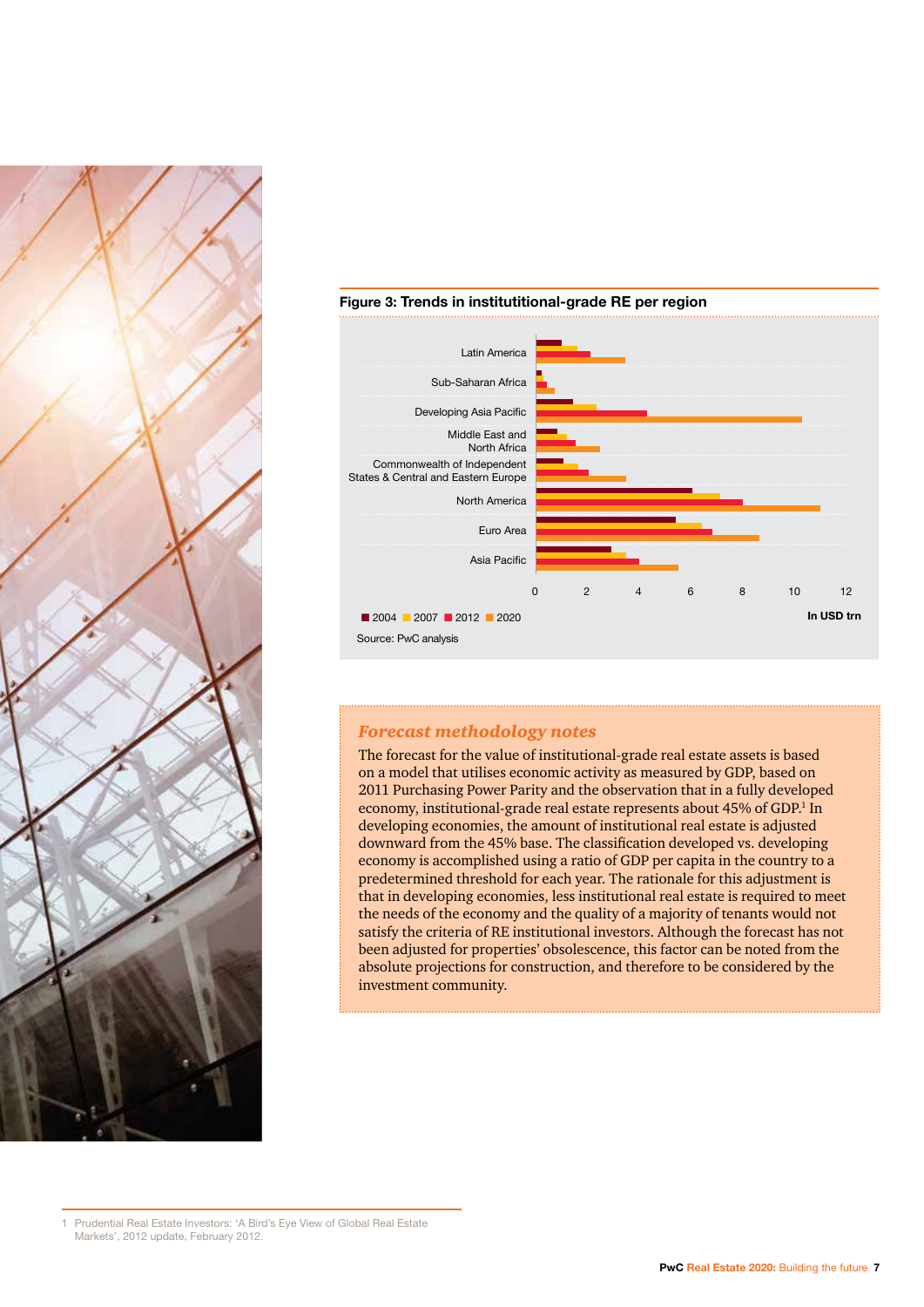## *Part two*

# *Real estate's changing landscape*

*Global megatrends will change the real estate landscape considerably in the next six years and beyond. While many of the trends highlighted are already evident, there's a natural tendency to underestimate how much the real estate world will have changed by 2020.*

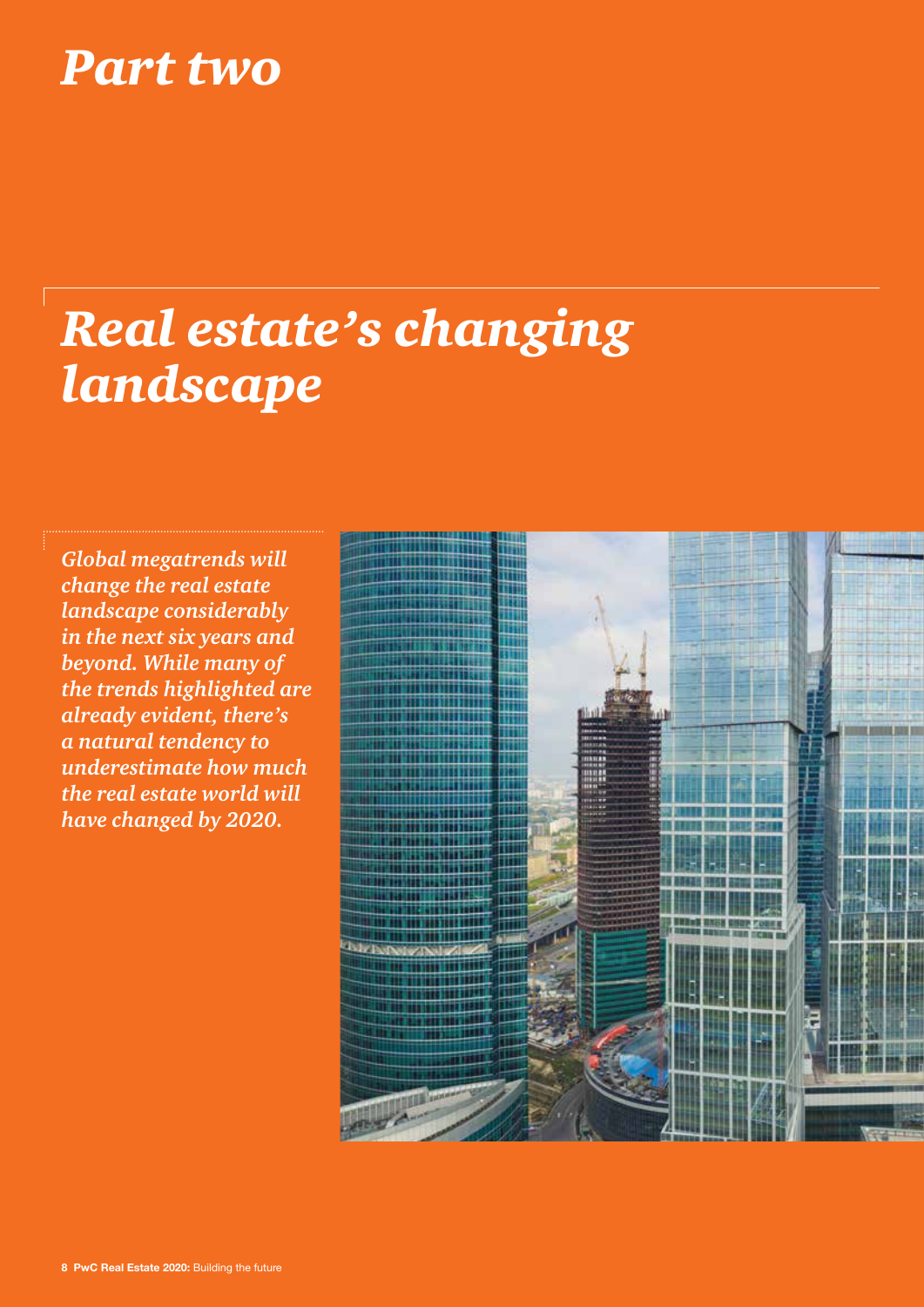## *Huge expansion in cities, with mixed results*

- *By 2050, the urban population will increase by 75% to 6.3 billion, from 3.6 billion in 20102*
- *By 2025, there will be 37 'megacities', up from 23 today, and 12 of these will be in emerging markets3*
- 1.5 million residents *a month will move to Chinese cities for the rest of this decade4*

By 2020, the 21st century's great migration to the cities will be well underway. Cities will be swelling across the fast-growing countries in Asia, Africa, the Middle East and Latin America. Even the developed Western nations will be urbanising, albeit at a slower pace. But not all cities will prosper. While some become great centres of wealth creation in a multipolar world, others are likely to fail.

The volume of building activity will be huge, expanding the world's inventory of institutional-grade real estate. Global construction output is expected to almost double to US\$15 trillion by 2025, up from US\$8.7 trillion in 2012.<sup>5</sup> Emerging markets in Asia will be the fastest growing region, but sub-Saharan Africa is expected to be the second highest.

Yet the philosophy of 'build it and they will come' won't prove universally successful. Some cities will grow and become creative hubs, generators of economic growth. Others will destroy wealth, with poor infrastructure, slums and rampant crime. Others still will be ghost towns. In some countries, the density of main cities will drive people away, to rural environments or satellite cities.

### **Figure 4: World urban population from 1950 to 2050**



- 2 Source: United Nations, Department of Economic and Social Affairs, Population Division (2012). World Urbanization Prospects: The 2011 Revision.
- 3 Source: United Nations, Department of Economic and Social Affairs, Population Division (2012). World Urbanization Prospects: The 2011 Revision. Megacities have populations exceeding 10 million.
- 4 Harvard Business Review blog (Jan 2013), Euromonitor.
- 5 Global Construction 2025, July 2013.

Source: United Nations, Department of Economic and Social Affairs, Population Division (2012). World Urbanization Prospects: The 2011 Revision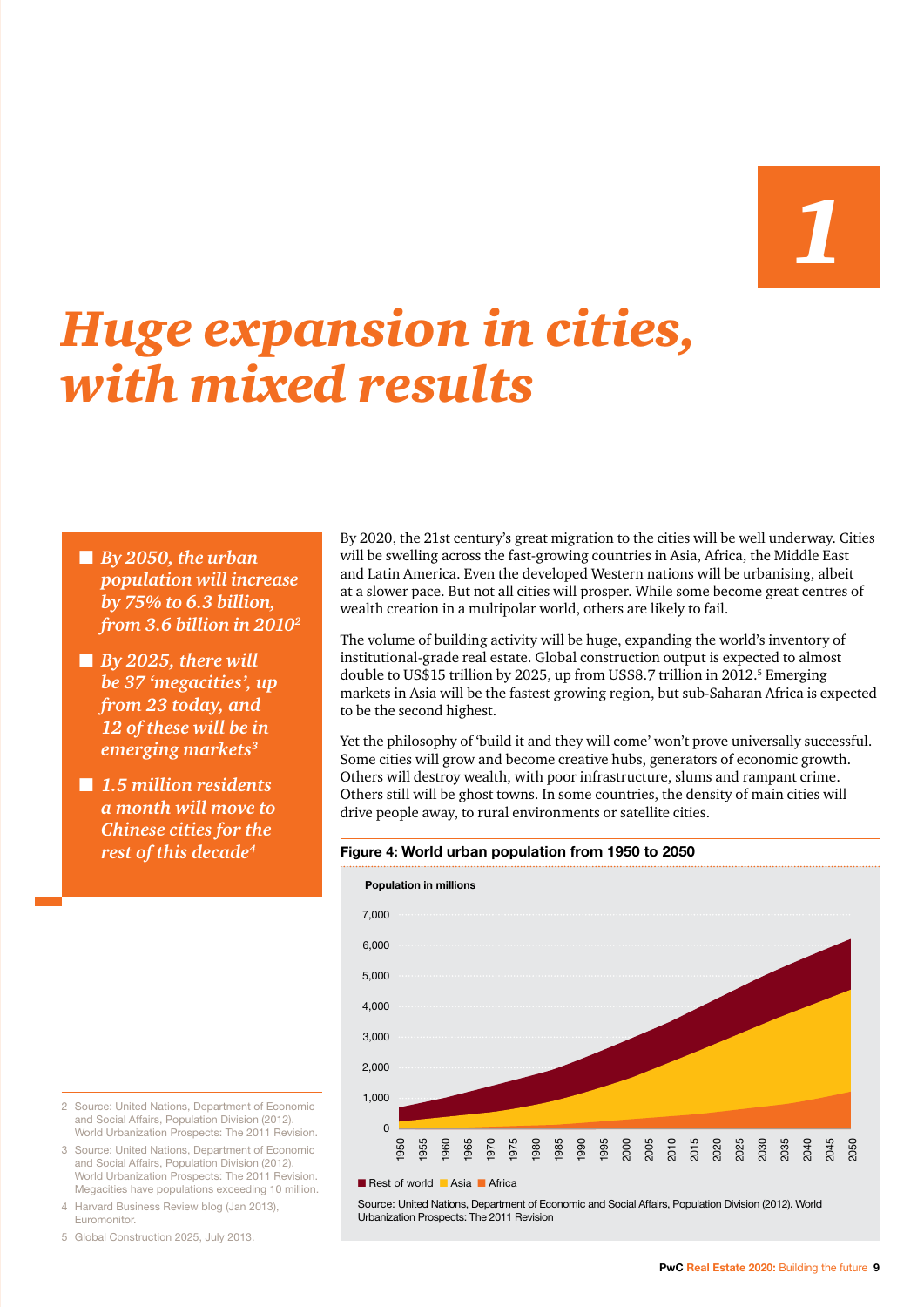

Source: United Nations, Department of Economic and Social Affairs, Population Division (2012). World Urbanization Prospects: The 2011 Revision

In China, India and the Middle East, entire new cities will be built, using eco-efficient technologies to reduce their environmental impact. Governments and the investment community may need to work together to fund and build these cities and their infrastructures. Masdar City in Abu Dhabi, Jaypee Sports City in India and Sejong City in South Korea are just a few of the entirely new cities. But it's unlikely that all of the new cities planned will attract the residents forecast, as the high vacancy rates in some of Asia's newest cities already show.

China, the world's most populous nation, will see the biggest migration of all. Millions of people every month will live the new 'Chinese dream', moving to the cities in search of a prosperous middleclass existence. Across Africa, the Middle East and Latin America, too, the cities will swell as people move in search of a better life.

But urbanisation is not just an emerging markets' phenomenon. The developed world's cities are growing at a huge rate as well. London's population, for example, is forecast to rise to 10 million by 2031, up from 8.3 million today.6 Much of this population rise comes from the overspill of the new wealthy in, and from, emerging markets, seeking a luxury home in Europe. In 2013, some US\$35.7 billion of cross-border capital was invested in London, making it the top recipient of capital worldwide.7 In the US, developments such as New York's Hudson Yards Redevelopment Project will expand the cities.

<sup>6</sup> Financial Times, 'London & the World: the future of the city', December 2013.

Jones Lang LaSalle, Global Capital Flows Report, Q4 2013.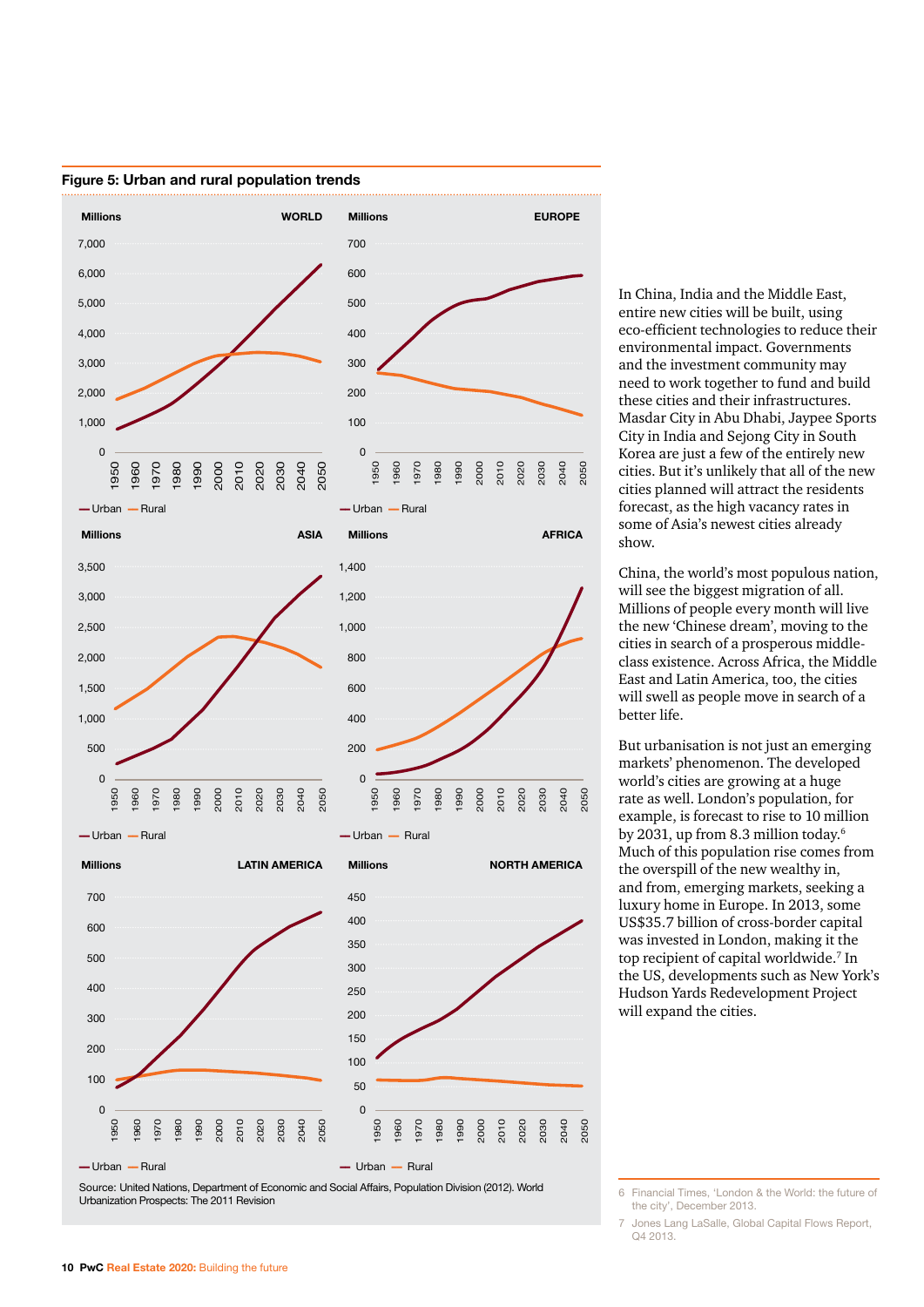Connections to road, rail and public transport are proving vital for urban success. Consequently, demand for infrastructure spending and investment is likely to run at US\$1 trillion a year for the next 20 years in the 40 most important emerging markets.8 Private developers and local authorities are working together to make sure they integrate adequate infrastructure, and especially public transport, into cities' urbanisation plans. In the case of entire new cities, public finance is often playing a leading role.

As successful cities attract more and more people, so the cost of prime urban real estate per square metre will continue to rise. Affordability will fall, leading to greater urban density and smaller apartments. Developers will become more innovative about how they design and build commercial and residential real estate, seeking to use space more efficiently. And construction techniques such as prefab and possibly even 3D copying, offer potential for fast, cheap and eco-friendly development.

Come 2020, cities will be competing fiercely with each other. While some cities will develop and thrive, others may fail to provide the jobs needed to support their growing populations. Those that emerge as their region's leading cities are likely to provide opportunities for attractive returns for the investment community.

## *Singapore forum debate:*

*Brazil has two very different experiences of urbanisation, the mayor of Curitiba, a city in the east of the country tells the forum. For 50 years, his city has carefully implemented an agenda of sustainability, creating large pedestrian areas, green spaces, prioritising public transport and encouraging high-tech industries. By contrast, some of the country's larger cities have become dysfunctional, with high unemployment, poor infrastructure and rampant crime. Curitiba's GDP per capita far exceeds that of Brazil's other cities, and it's held up as a model for urbanisation in Latin America and beyond.*



Affordability will fall, leading to greater urban density and smaller apartments. Developers will become more innovative about how they design and build commercial and residential real estate, seeking to use space more efficiently.

8 The Infrastructure Challenge for Emerging Markets, RBS/Cambridge University, October 2011.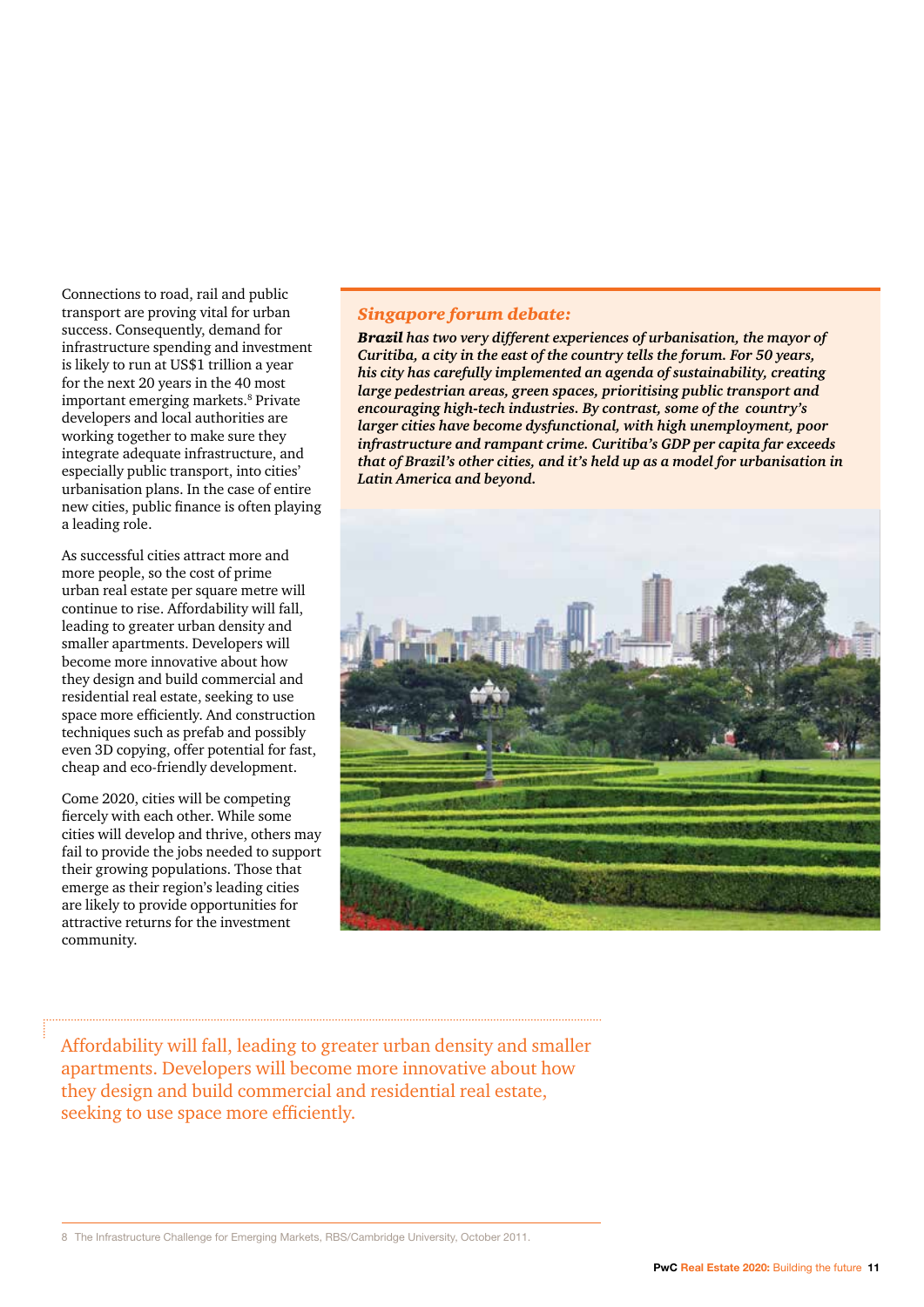## *Unprecedented shifts in population drive changes in demand for real estate*

## *By 2050:*

- *the world population will be 9.3 billion, up more than 50% from 6.1 billion in 20009*
- the number of people *over 60 will exceed the number under 15 for the first time10*
- **n** Spain will have the *oldest population, Niger the youngest10*

Demographic shifts will affect demand for real estate fundamentally. The burgeoning middle-class urban populations in Asia, Africa and South America will need far more housing. Meanwhile, the advanced economies' ageing populations will demand specialist types of real estate, while their requirements for family homes will moderate.

Although Africa's population will still be growing fast in 2020, Europe's population growth will be stalling. The middle classes are projected to grow by 180% between 2010 and 2040, with the highest proportion of middle-class people set to live in Asia rather than Europe as soon as 2015. And between 2010 and 2020, more than one billion additional middle-class consumers will emerge globally.<sup>11</sup>

Cities will attract the young middle classes, especially in emerging markets. As intense competition for space increases urban density, apartments are likely to shrink. Developers will need to become more innovative about how they use space.

The global population will age at an unprecedented pace. The number of people aged 60 or older will increase by 2.8% per annum from 2025 to 2030.<sup>10</sup> As the world ages, the cost of retirement and healthcare will become critical issues, reaching crisis proportions in some countries, as opposed to the looming concern of today. The speed of change over the next generation is alarming: the old-age dependency ratio for the world is forecast to reach 25.4% in 2050, up from 11.7% in 2010.12 The developing countries have the youngest populations, but they will also have the fastest pace of population ageing, giving them the least time to adapt in the years following 2020.

The advanced economies' ageing population will limit house price rises. The Bank for International Settlements' analysis of advanced economies estimates that the US will suffer pricing deflation averaging about 80 basis points per annum in real prices over the next 40 years, with the impact greater still in continental Europe and Japan.<sup>13</sup>

9 Source: United Nations, Department of Economic and Social Affairs, Population Division (2012). World Urbanization Prospects: The 2011 Revision.

10 World Population Ageing 1950–2050, United Nations.

13 'Ageing and asset prices', Bank for International Settlements, August 2010.

<sup>11</sup> Source: European Environment Agency; OECD Development Centre; PwC analysis.

<sup>12</sup> Source: 'Old-age dependency ratios', The Economist, 9 May 2009. Measures the number of elderly people (65+) as a share of those of working age (15–64).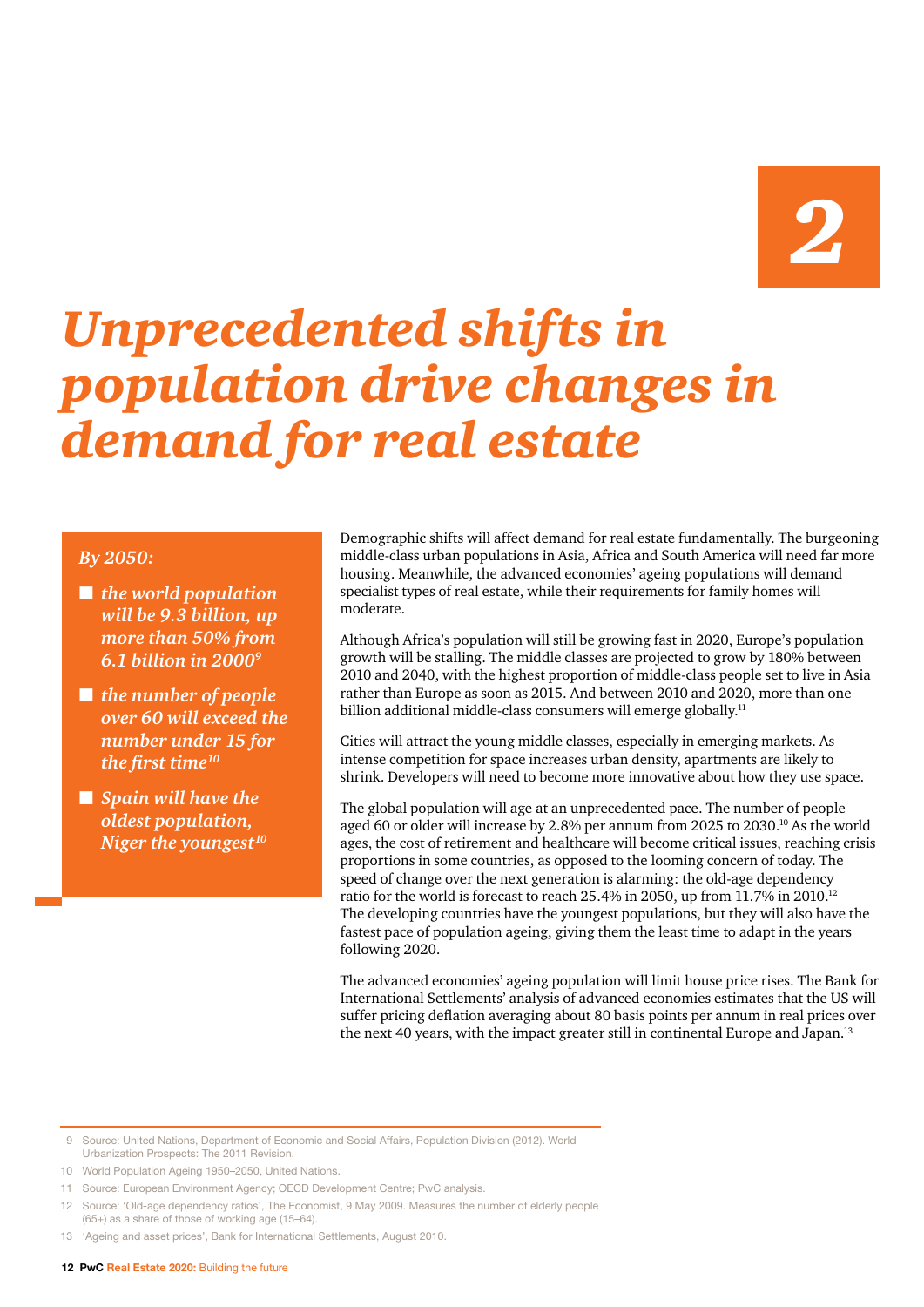### **Figure 6: Projected old-age dependency ratio**

Population growth and ageing will lead to several real estate subsectors emerging. While office, industrial, retail and residential will remain the main sectors, affordable housing, agriculture, healthcare and retirement will become significant subsectors in their own right. The larger global population's greater food consumption will continue to increase interest in agricultural land, and the older population will need more nursing homes and retirement accommodation.

So, shifting demographic trends are likely to create a huge need for new and different real estate by 2020 and beyond. Residential real estate will become more specialised, with local and cultural differences influencing exactly how this evolves. For example, city apartments for young professionals may be smaller, without kitchens or car parks; there's likely to be a range of retirement accommodation for the elderly; and families in some emerging economies might well live in gated communities outside the city centres.



Source: Eurostat and United Nations, Department of Economic and Social Affairs, Population: World Population Prospects, 2010 revision



Source: UN report World Population Ageing 1950–2050

### *Singapore forum debate:*

*Wei Long, a banker from Shanghai, lives in China's most populated city. It has also become Asia's leading service centre, the regional hub for finance and related industries. But professional couples with young families are now migrating out of the city, once they have children, making the lifestyle choice of residing in more rural areas and commuting to work by high-speed rail. What's more, the city's growing cohort of wealthy pensioners is moving to purpose-built retirement villages. Real estate subsectors are emerging with distinct risk-return characteristics.* 

## –– Africa –– Asia –– Europe –– Latin America –– North America 50 45 40 35 30  $25$ 20 15 10 5  $\Omega$ 2010 2015 2020 2025 2030 2035 2040 2045 2050 **Age**

Source: United Nations, Department of Economic and Social Affairs, Population Division, World Population Prospects: The 2012 Revision, New York, 2013.

## **Figure 8: Median age by region**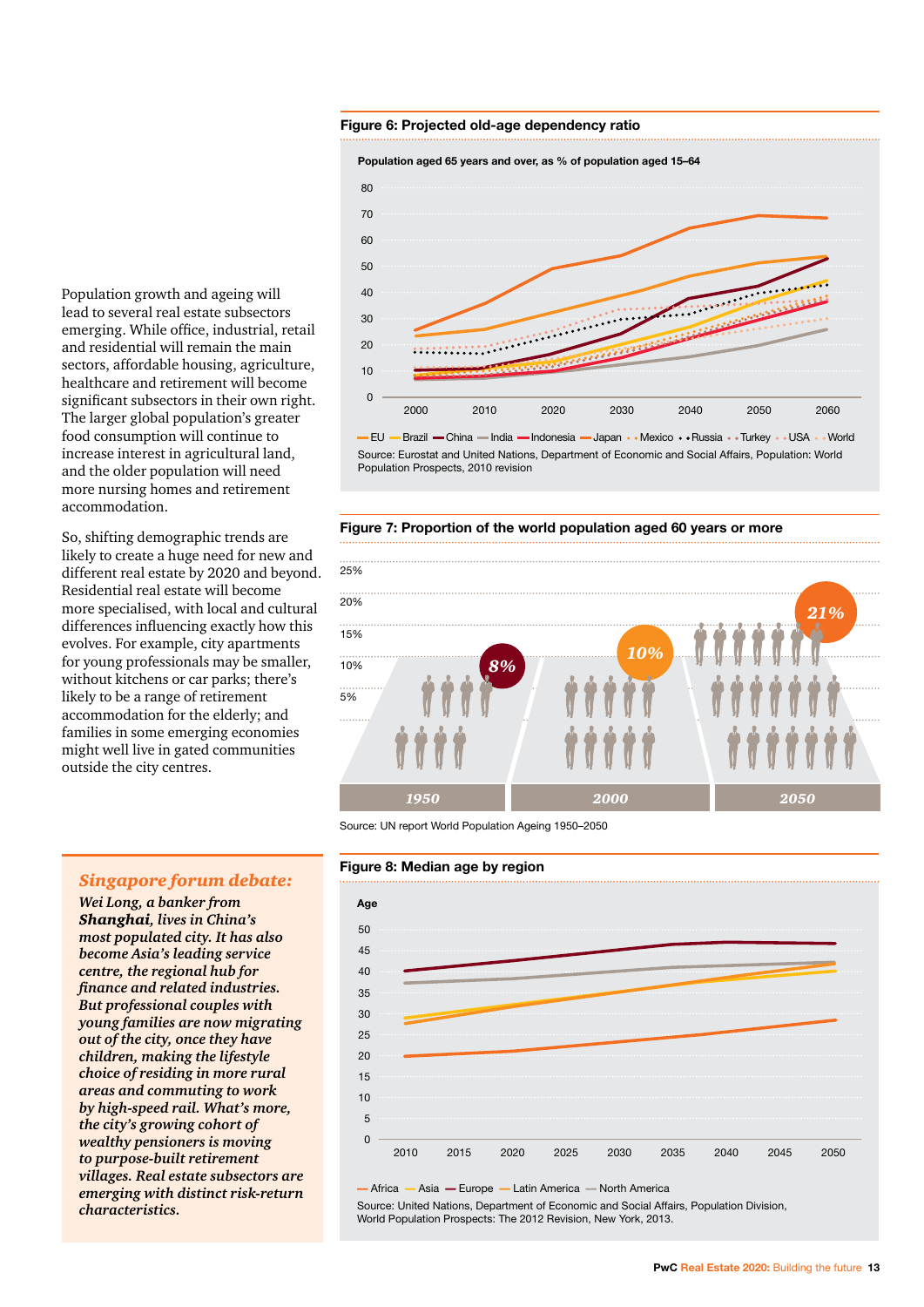# *Emerging markets' growth ratchets up competition for assets*

- *By 2020*, emerging *markets will dominate the world's top five economies14*
- *By 2025, emerging markets will host 60% of global construction activity15*
- *By 2025, Nigeria will need nearly 20 million new homes compared to 201215*

14 Euromonitor International, Forecast: World's Largest Economies in 2020, May, 2013. Using purchasing power parity. (Top economies will be: 1. China; 2. US; 3. India; 4. Japan; 5. Russia).

- 15 Global Construction 2025, July 2013.
- 16 2014 Pregin Sovereign Wealth Fund Review.

Real estate is an integral part of the emerging markets' growth phenomenon. In India, for example, real estate has played a large part in driving economic growth. Even as growth moderates in many emerging markets, the pace of construction activity remains rapid, increasing investment opportunities. Yet, growth is only part of the story. The rise of emerging economies is also increasing competition among real estate managers and the investment community.

By 2025, over 60% of all construction activity is forecast to take place in emerging markets, up from just 35% in 2005.15 Looked at another way, the following nations will account for 72% of expected construction activity: China, the US, India, Indonesia, Russia, Canada and Mexico. Emerging Asia is expected to be the fastest growing region for construction between now and 2025, followed by sub-Saharan Africa. Nigeria alone will need almost 20 million new homes compared to 2012.

The growth of emerging countries is rapidly creating powerful new real estate players and new asset managers. As a result, there is both growing competition for real estate assets and growing competition within real estate asset management.

A recent survey by Preqin showed that 54% of all sovereign wealth funds (SWFs) invest in real estate, with most SWFs from the Middle East and North Africa and Asia.16 SWFs are increasingly competing for prime assets – with the survey showing that 57% of SWFs that invest in real estate have a preference for core real estate. This indicates that competition from SWFs for prime real estate in the world's major cities, already a significant force, might well further intensify as their assets continue to grow.

As emerging markets mature, so new regional and local asset management (AM) companies with real estate arms are forming. With good connections with local developers and links with regional institutional investors, they're in a stronger position than most Western asset managers to take advantage of growth in their home regions. By 2020, it's likely that some of these managers will have become major global players, perhaps partly through acquiring rivals in Europe or North America (in other industries, it has become common for Chinese companies to acquire companies based in the West).

Looking out to 2020, it seems likely that intraregional real estate investment might follow existing high-growth trade routes, further increasing cross-border capital flows. Within emerging economies, for example, there are particularly strong trade flows between Asia and Latin America, and between Africa and the Middle East.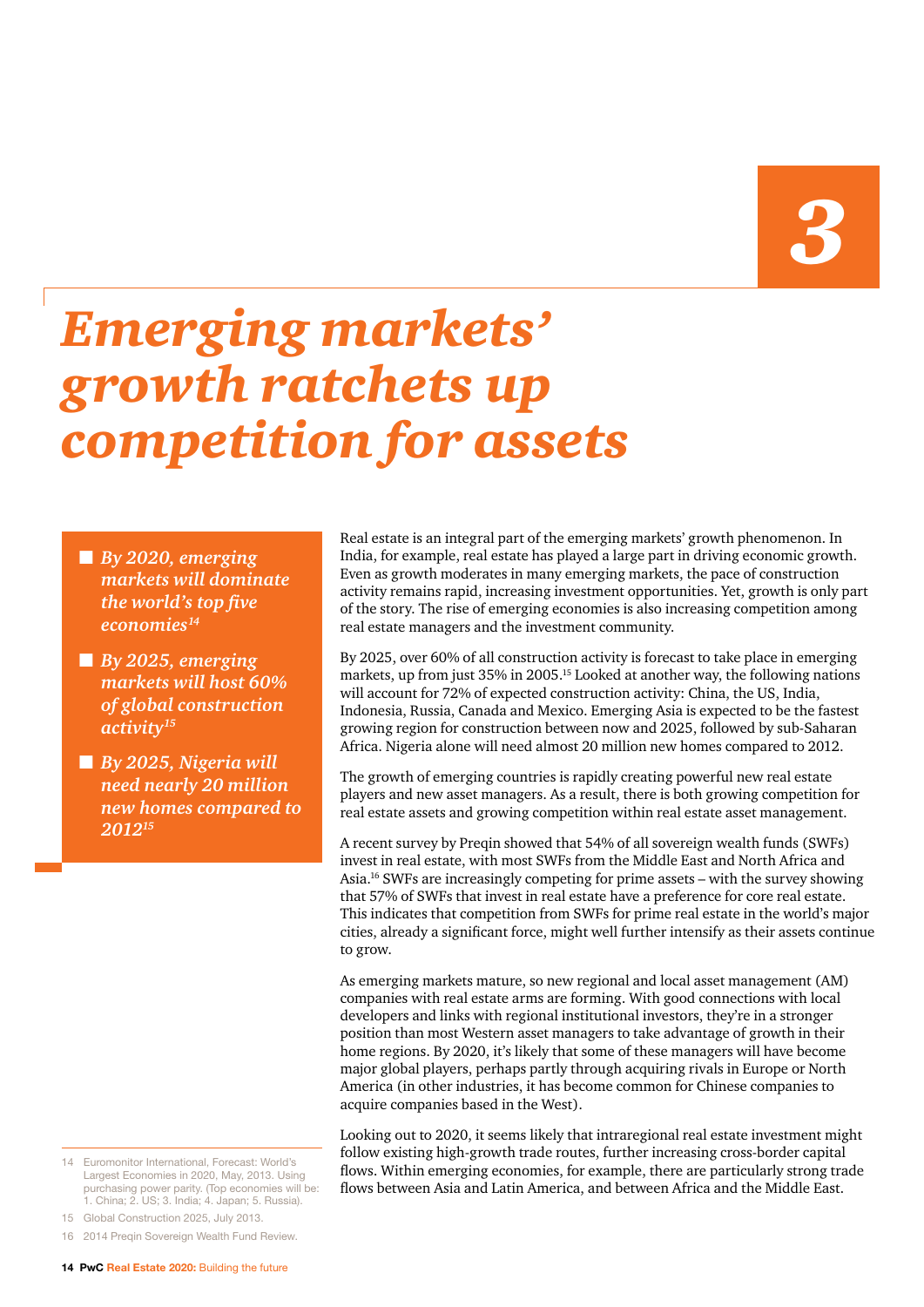## Emerging Asia is expected to be the fastest growing region for construction between now and 2025, followed by sub-Saharan Africa.



### **Figure 9: Relative GDP per region**

#### **Figure 10: Annual average housing completions 2012–2025**

| India         | 11,507,476 |
|---------------|------------|
| China         | 9,326,381  |
| Indonesia     | 1,513,865  |
| <b>US</b>     | 1,485,966  |
| Nigeria       | 1,484,362  |
| <b>Brazil</b> | 1,389,872  |
| <b>Mexico</b> | 742,780    |
| Russia        | 572,517    |
| <b>UK</b>     | 220,046    |
| Australia     | 194,148    |
| Germany       | 186,499    |
| Saudi Arabia  | 184,135    |
| Poland        | 167,560    |
|               |            |

Source: Global Construction 2025

## *Singapore forum debate:*

*In some of Africa's most fastexpanding cities there's scope to earn high returns, according to Giles, a specialist real estate asset manager based in Dubai, which by 2020 has extended its position as the regional financial centre for the Middle East and North Africa to include sub-Saharan Africa. His funds have been financing shopping mall developments, earning excellent returns as sub-Saharan Africa's population expands rapidly – yet there are risks that he doesn't face in developed markets. Last year, he adds, a dispute with a local developer stalled one of his projects. But he's factored such risks into his return projections.*

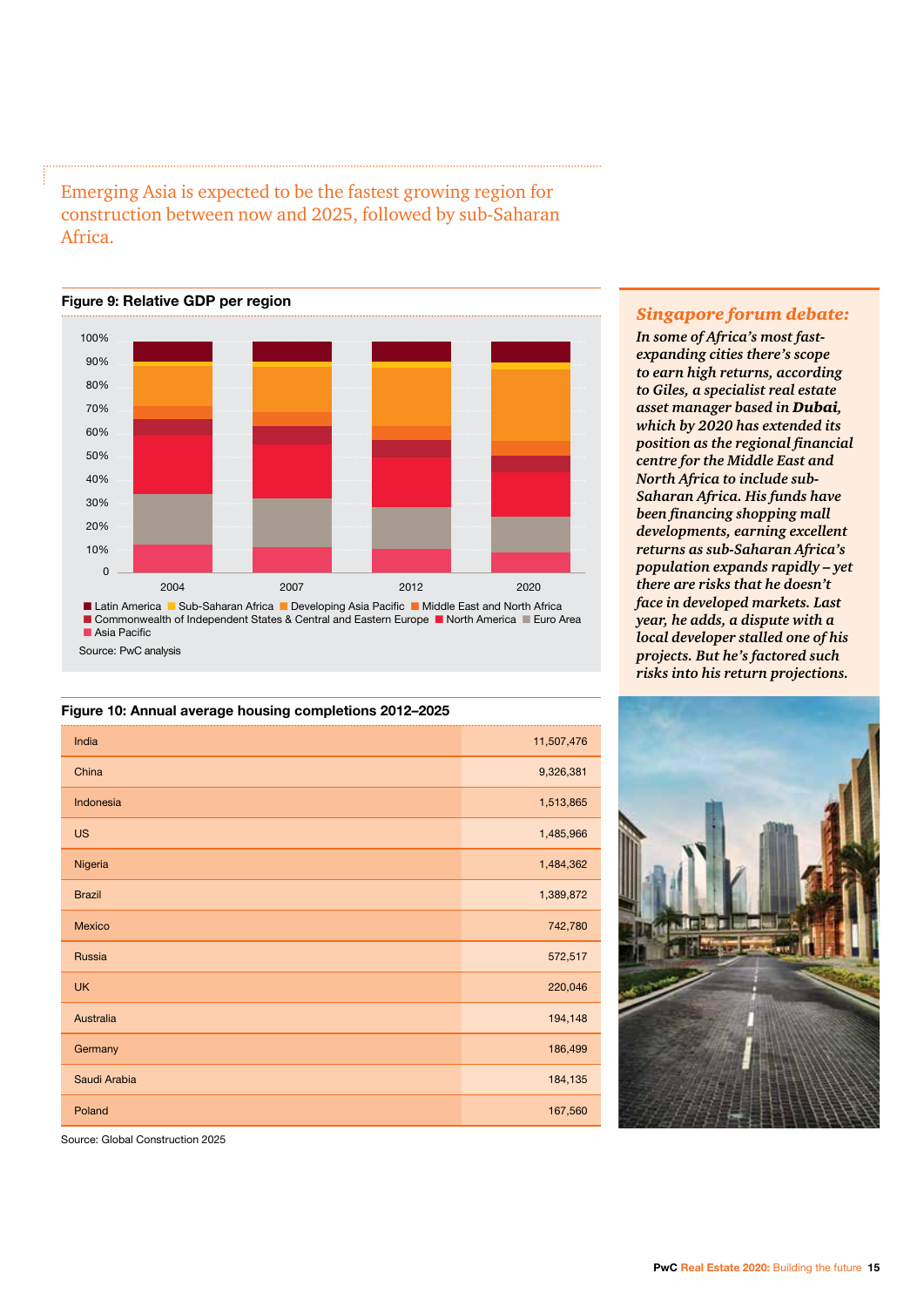# *'Sustainability' transforms design of buildings and developments*

- *With a fast-growing population, by 2030 we'll need:*
	- *– 50% more energy*
	- *– 40% more water*
	- *– 35% more food17*

■ *By 2050, there could be 200 million environmental refugees worldwide18*

Cities contribute an estimated 70% of the world's energy-related greenhouse gases while occupying just 2% of its land.<sup>18</sup> Their locations – often in low-elevation coastal zones – and large populations make them particularly vulnerable to the impacts of climate change, such as rising sea levels. As the world rapidly urbanises, so the pressures to make buildings more eco-efficient are mounting.

Quite how great this pressure becomes between now and 2020 depends on how sensitive the weather proves to be to climate change, and how fast energy prices rise. If extreme weather devastates a major city or destroys an annual food crop then pressure will mount, possibly with substantial new regulations. What's more, if energy price rises continue at the current rate, pressure will increase to improve buildings' energy efficiency, although exploitation of new energy sources could mitigate the pressure somewhat.

By 2020, it's likely that all buildings in advanced economies will need to have sustainability ratings. What's more, the concept of sustainability will have broadened to mean creating 'places' where people enjoy living and working. So, new developments will be designed with green spaces, good air quality, spaces for social gathering and so on.

Already, developers are integrating sustainability criteria into prime office buildings, new cities and individual homes. New eco-cities such as Tianjin in China and Masdar City in Abu Dhabi aim to have zero-waste and zero carbon emissions, while existing cities such as Tokyo in Japan and Malmö in Sweden simply aim for urban revitalisation. Green office buildings incorporate renewable energy technologies, waste reduction and greater use of natural light to improve economic, social and environmental performance.

For real estate asset managers, the move towards greater sustainability in building design presents opportunities and risks. While sale prices do reflect buildings' sustainability credentials to a degree – through a 'green premium' – this is currently limited to certain types of prime real estate in advanced economies. If the pressure to increase buildings' eco-efficiency mounts faster than the market currently anticipates, then many buildings could suffer a large 'brown discount'.

<sup>17</sup> PwC/ULI's Emerging Trends 2014 presentation. For Americas, November 2013.

<sup>18</sup> UN-HABITAT 'Cities and Climate Change: Global Report on Human Settlements 2011'.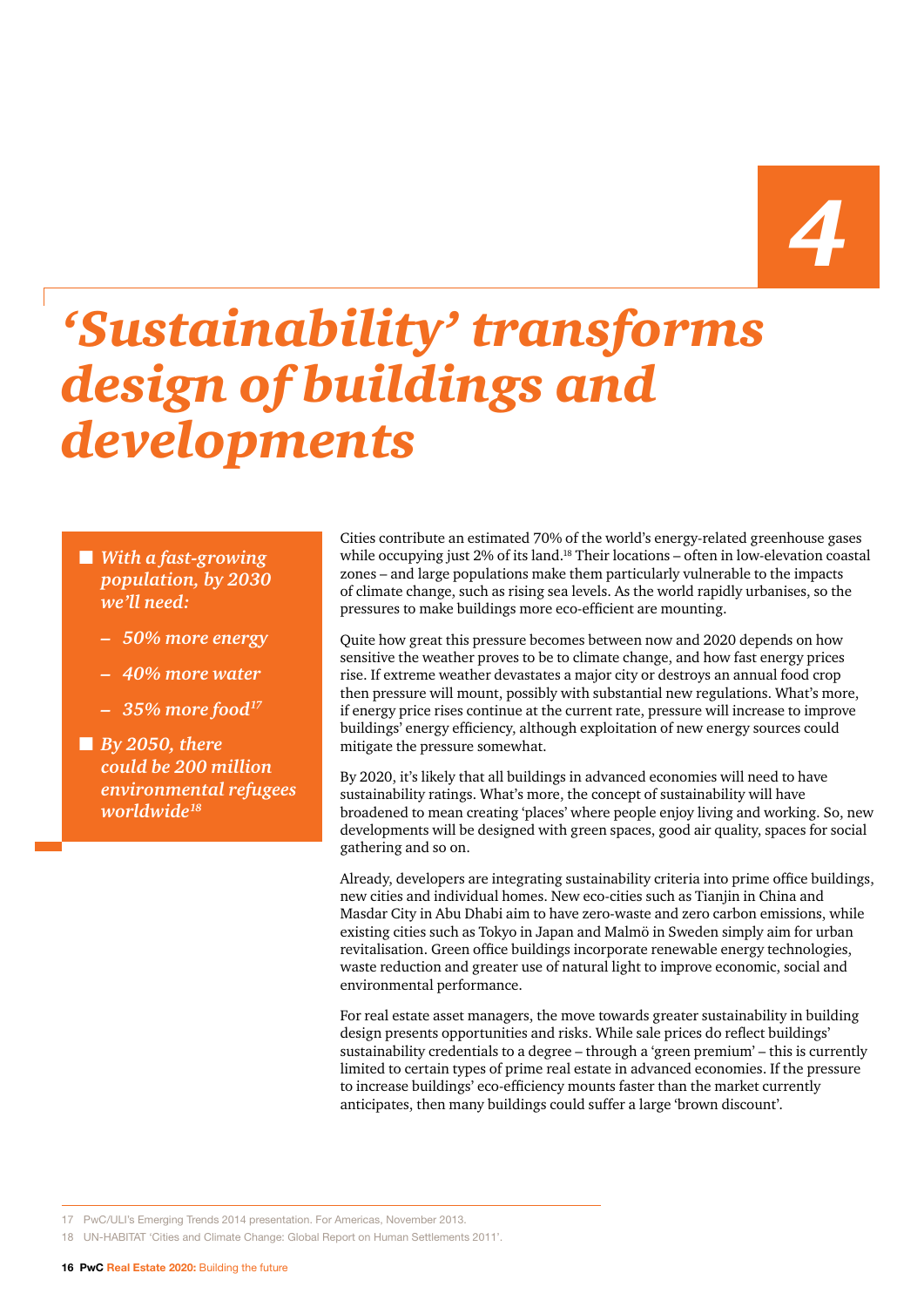

Evidence is emerging of the green premium. In California, for example, single-family homes sold between 2007 and 2012 with green labels from certification agencies Energy Star, LEED or Greenpoint Rated, commanded a price premium of 9%.19 Anecdotally, poor sustainability characteristics are already undermining values of office buildings in prime districts of some Western European cities, although much depends on the local area.

Looking forward to 2020, retrofitting existing buildings to improve their performance is expensive, but what will happen to their value if this is not done? And will the premium for sustainable buildings continue to rise, or is there a danger of a green bubble? There's likely to be far more emphasis on the wholelife value of an asset.

### **Figure 11: GRESB quadrant model**



## *Singapore forum debate:*

*Bill, a Dallas-based accountant from a leading professional services firm, tells the forum how there's now a strong business case for 'green' buildings in the US. Not only do they significantly lower running costs, but also they help relations with a range of stakeholders, and particularly new employees, such as the brightest MBA students, who want to work in sustainable buildings with high-quality working conditions. As a result, the additional expense of construction is outweighed by future rental value.*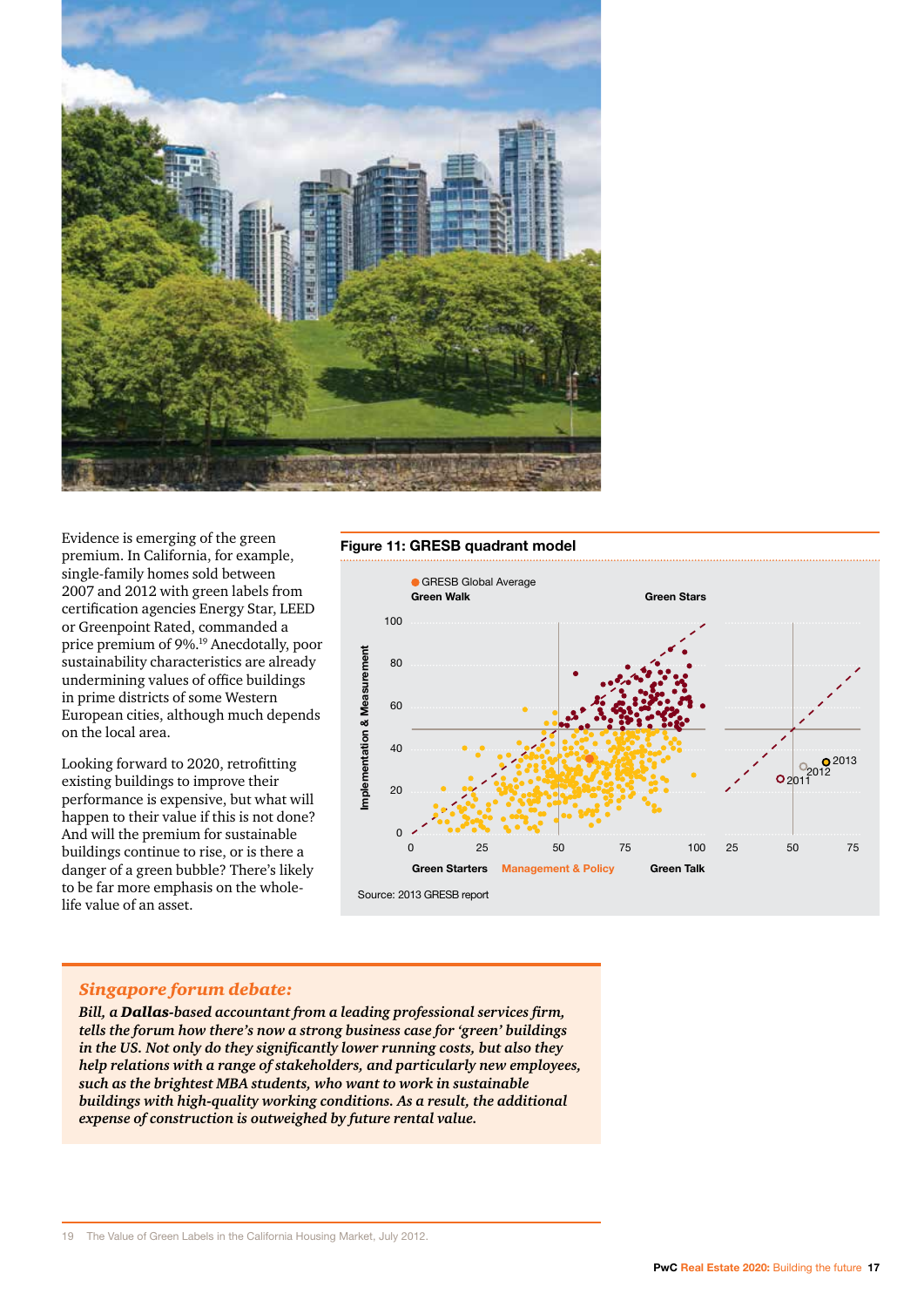## *Technology disrupts real estate economics*

■ 49% of all UK sales of *electrical goods will be online by 201820*

■ *In 2017, the global social network audience will total 2.55 billion, up more than 70% from 1.47 billion in 201221*

Technology is finally coming to real estate. By 2020, it will have both altered the economics of entire subsectors of the industry, and changed the way that real estate developers and the investment community operate.

Most strikingly, the need for physical space is already shrinking across most real estate subsectors. Entire retail chains are disappearing from the high streets of Western countries in sectors such as video, as their customers move online. Meanwhile, as online shopping delivery times become shorter, so the need for warehousing close to customers is growing.

In retail, we believe that stores will always have a role to play, although in sectors such as books, music and video the majority of goods will be bought online. Sectors such as health and beauty, and homeware are likely to prove more resilient. The secret will be to combine physical and online retail on a single operating platform. For example, shopping centres that mix shopping with restaurants, entertainment and social life are likely to remain appealing.

Meanwhile, the requirement for office space is also likely to diminish. Telecommuting is just in its infancy and is likely to grow substantially in the next few years. As office culture becomes more accepting of videoconferencing rather than meetings, and as digital files replace paper, so people may spend more time working from satellite offices and home.

We think these trends are likely to alter real estate economics more than is currently anticipated. Beyond 2020, the generation that has grown up in the digital world will dominate consumer spending and the culture of work. Social networks will help to determine where and how people will want to live, work and recreate. At the same time, shrinking technological barriers will make online shopping still more appealing, perhaps through drone delivery. And telecommuting will become more practical – for example as you can easily access database applications through tablet computers.

<sup>20</sup> PwC Total Retail (November, 2013); Verdict Research.

<sup>21</sup> eMarketer, 'Worldwide Social Network Users: 2013 Forecast and Comparative Estimates'.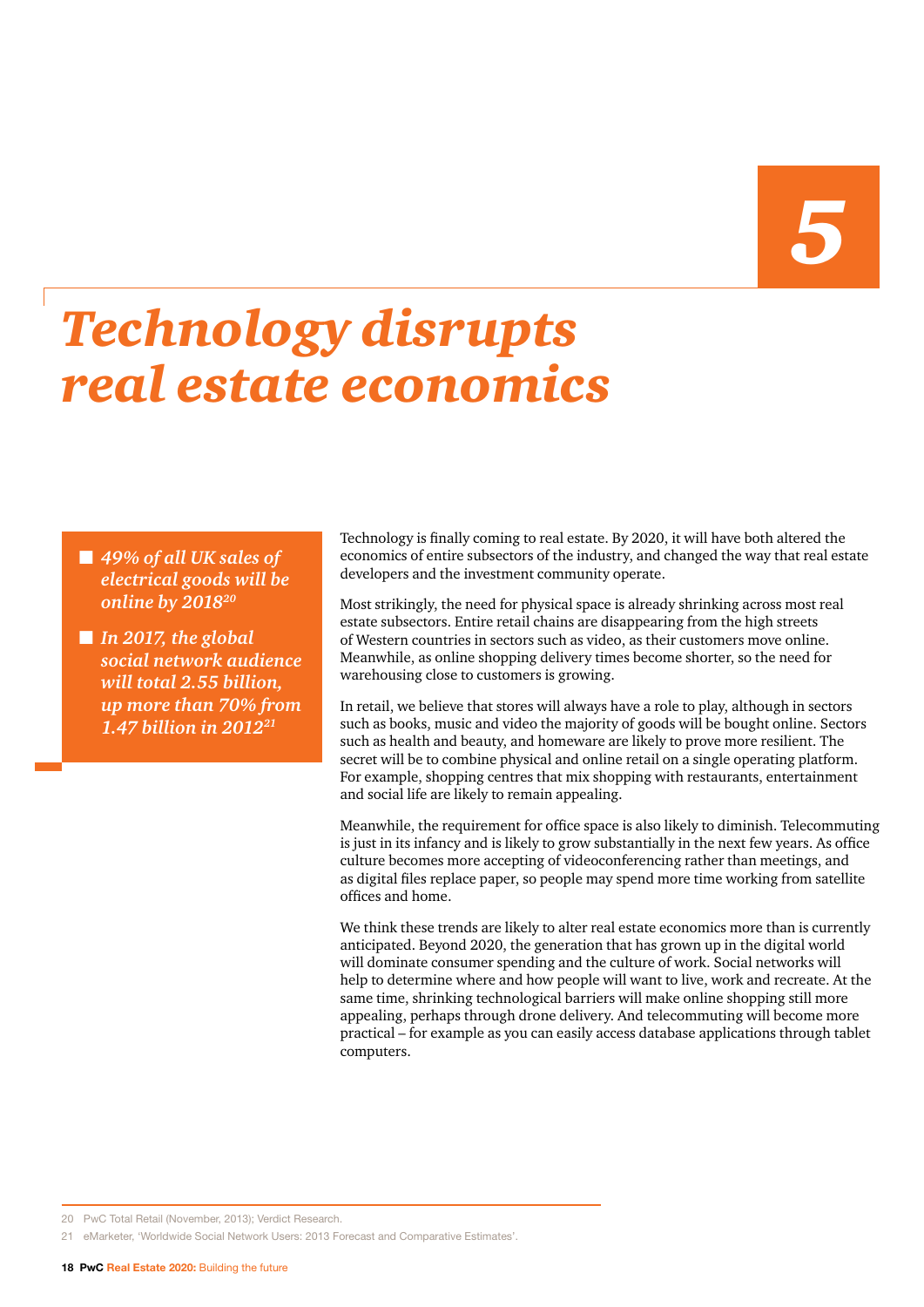

**Figure 12: Online market penetration by category, 2006-2018, UK**



## *Singapore forum debate:*

*Grace, a delegate from Sydney, tells how technology is transforming the real estate investment business she works in. Not only has it made certain types of retail real estate obsolete, but now the country's banks have closed down almost all their branches as retail financial services becomes a virtual business, with e-tailers disrupting the sector through their distribution power. Technology has also transformed how her employer uses data to manage its portfolio and judge tenant demand. One of the company's rivals has recently been forced into a merger – an event that she attributes entirely to its falling profitability, following strategic decisions that did not fully appreciate technology's power to change.*

For developers, technology advances will make eco-efficient building more practical. The technologies behind smart appliances, smart metres, smart building management systems, integrated distribution management systems and city-wide energy management systems are continually becoming more advanced and affordable.

Technology even has the potential to transform real estate asset managers' own operations. They'll make far more use of 'mobility' technology that facilitates telecommuting, while also embracing data management techniques such as data warehousing. With real estate a business where small numbers of people manage large amounts of data, relating to tenants, buildings, etc., it is natural to expect a significant increase in use of data analytics.

Looking forward to 2020, real estate players really need to understand how technology is effecting their sector.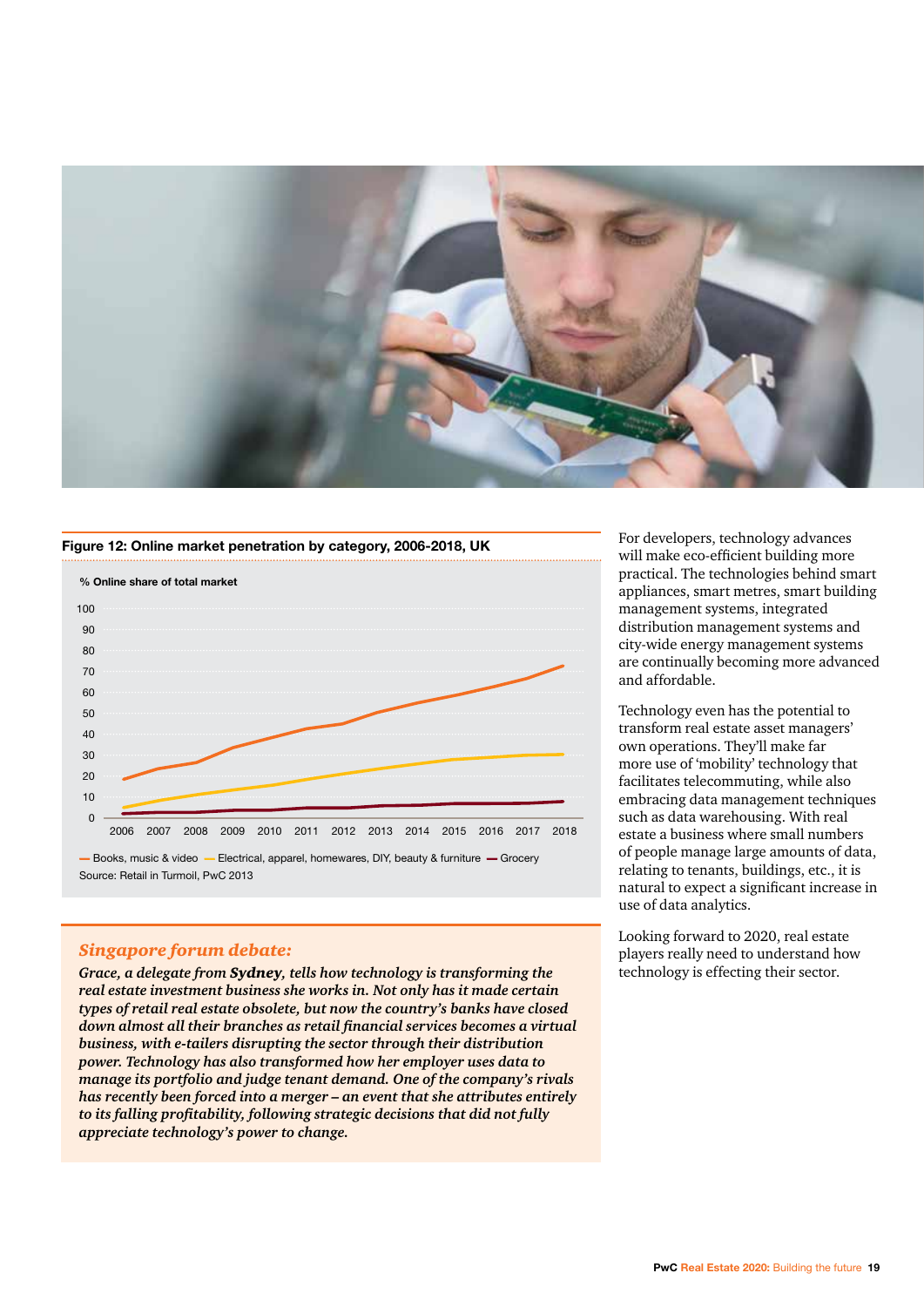# *Real estate capital takes financial centre stage*

- *The global stock of institutional-grade real estate will expand by more than 55% from 2012 to 202022*
- $\blacksquare$  Asset management *assets to rise almost 60% to US\$101.7 trillion by 202023*
- $\blacksquare$  Alternative asset *allocation expected to grow 30% by 202023*

Private capital will play a critical role in funding the growing and changing need for real estate and its supporting infrastructure. Just as asset managers, real estate funds and Sovereign Wealth Funds find the assets under their control swell, so governments will have increasing needs for capital to finance urbanisation. Private real estate capital will become an important partner of governments.

PwC estimates that the broad AM sector will see assets under management (AuM) swell to US\$101.7 trillion by 2020, up from US\$63.9 trillion today. The global growth in AuM will come from three different sources: the shift towards individual retirement plans, the surge in high-net-worth individuals (HNWI) in emerging markets and growth in SWF assets. PwC anticipates that, across the entire AM sector, retirement assets will grow from US\$33.9 trillion in 2012 to US\$56.5 trillion in 2020; the HNWI sector will expand from US\$52.4 trillion to US\$76.9 trillion; the SWF sector from US\$5.2 trillion to US\$8.9 trillion.

This compares with our calculation that the stock of institutional investment grade real estate will expand by more than 55% from US\$29.0 trillion in 2012, to US\$45.3 trillion in 2020, according to our calculations. It may then grow further to US\$69.0 trillion in 2030.

Private capital will step in to fill the gap left by banks and insurers as a result of regulations that require reduction in their exposure to real assets. The international Basel III bank capital guidelines and US Dodd-Frank regulations have increased the

| <b>I</b> iguit io. Offert Adivition Trillion |      |      |      |       |  |
|----------------------------------------------|------|------|------|-------|--|
| <b>Clients</b>                               | 2004 | 2007 | 2012 | 2020  |  |
| <b>Pension funds</b>                         | 21.3 | 29.4 | 33.9 | 56.5  |  |
| Insurance companies                          | 17.7 | 21.2 | 24.1 | 35.1  |  |
| <b>SWF</b>                                   | 1.4  | 3.3  | 5.2  | 8.9   |  |
| <b>HNWI</b>                                  | 37.9 | 50.1 | 52.4 | 76.9  |  |
| Mass affluent                                | 42.1 | 55.8 | 59.5 | 100.4 |  |

### **Figure 13: Client AuM USD Trillion**

Source: PwC analysis. Past data based on Credit Suisse Global Wealth Data Book, SWF Institute, The City UK, OECD and Insurance Europe. Note: Differences in sums are due to rounding. The sum of AuM by clients does not equal the sum of AuM by products shown above due to double counting.

The sum of the assets of all clients will also include double counting as a part of the assets of Mass affluent and HNWI will be invested with insurance companies and pension funds.

- 22 PwC Real Estate 2020 research, February 2014.
- 23 PwC Asset Management 2020, February 2014.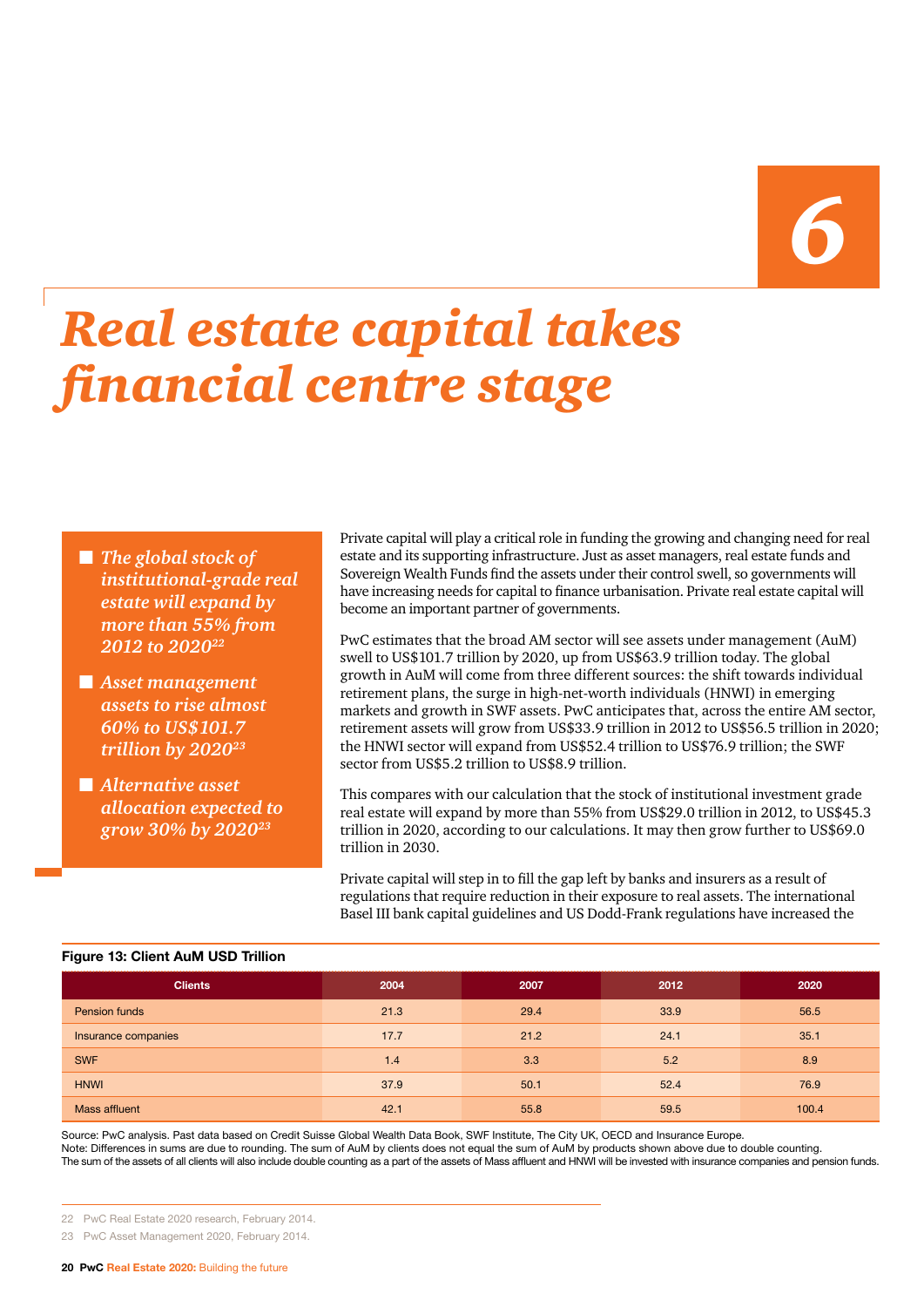size the capital buffer lenders have to hold as protection against possible future losses and require that banks better match the duration of their own funding to their loans. So while banks' willingness to fund prime real estate may be strong, their appetite could diminish if lending becomes higher risk or longer term. Meanwhile, the EU Solvency II Directive has reduced the ability of European insurers to invest, although Asian insurers are likely to remain highly active.

Studies show that institutional investors are raising allocations to real assets. In a survey of institutional investors managing US\$1.9 trillion, 72% said they would be more likely to invest in real estate than any other asset class in 2013.24 For example, Norway's US\$810 billion oil fund, the world's largest SWF, has targeted raising its property allocation already significantly by 2015, compared to 2013.

As the balance of wealth shifts south and east to the developing nations, so the sources of assets are changing, influencing where real estate asset managers distribute and market their funds. The emergence of growing new institutional investors such as Asian SWFs and pension funds will change worldwide capital flows. Many invest mainly in their home countries, but over the next six years they're likely to look increasingly to international markets.

Already, real estate asset managers are beginning to take a more central place in the financial ecosystem. Since the financial crisis, real estate asset managers stepped into the funding gap left by banks in some countries. By 2020, they're also likely to have developed new investment fund structures that address the shortcomings that the financial crisis exposed in both closed-end and open-end funds, related to transparency and liquidity.

But there will be challenges. A consistent campaign of anti-tax avoidance measures, driven by the OECD since the Base Erosion and Profit Shifting (BEPS) report in 2013 will see asset managers operating in a world where country-bycountry reporting of profits, tax paid and employee numbers is the norm. Fiscal pressure may mount due to bankrupt local and state governments' cross-border capital flow restrictions and tax reforms.

### **Figure 14: Global AuM projection for 2020**



Source: PwC analysis. Past data based on Hedge Fund Research, ICI, Preqin, Towers Watson, and The City UK data.

### **Figure 15: Share of active, alternative and passive within Global AuM**



Source: PwC analysis. Past data based on ICI, Lipper, Hedge Fund Research, Preqin, The City UK and Towers Watson.

### *Singapore forum debate:*

*From Nairobi, Mark, a veteran African real estate investor, describes the specialist African agriculture, urban development and retail centre funds that are being introduced by local real estate managers. But he predicts a wide spectrum of success and failure – while some might garner 20% per annum returns, difficulties with unreliable local developers, planning and poor urban planning are likely to lead to poor returns from others.*

<sup>24</sup> AMP Capital Institutional Investor Report, Q1 2013.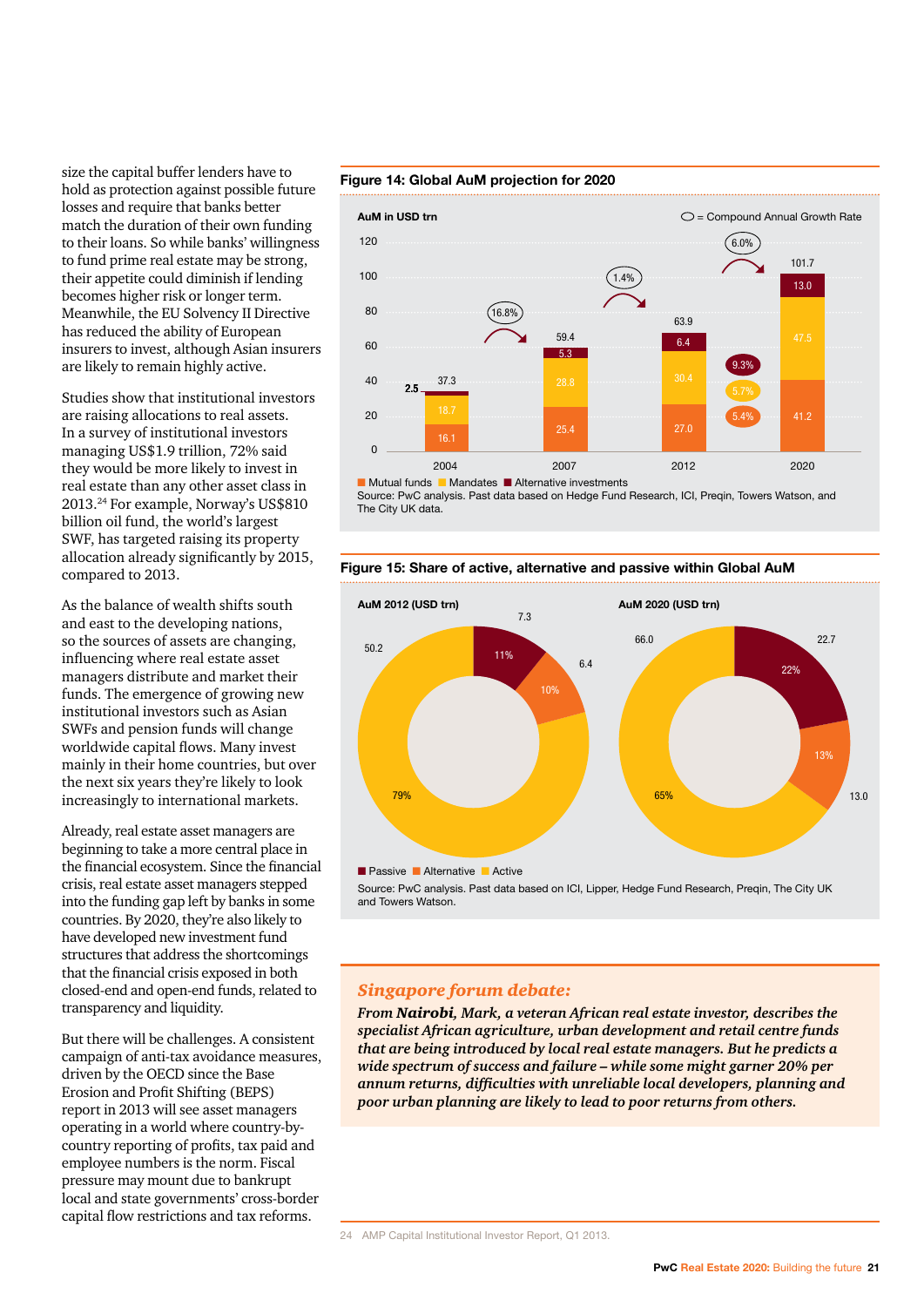## *Part three*

## *Implications for real estate strategies*

*The changing landscape will have major implications for real estate investment and development. It will increase the size of the asset pool, yet change the nature of investment opportunities. Real estate organisations will need to adapt early to survive and prosper.*



*Fast-growing cities will present a wider range of risk and reward*

*Technology and sustainability will be key drivers of value*

*Working in partnership with governments will be more important*

*Intense competition for core assets will force asset managers and the investment community to focus on where they have competitive advantage*

**22 PwC Real Estate 2020:** Building the future

*Increased opportunity will be accompanied by greater and more diverse risks*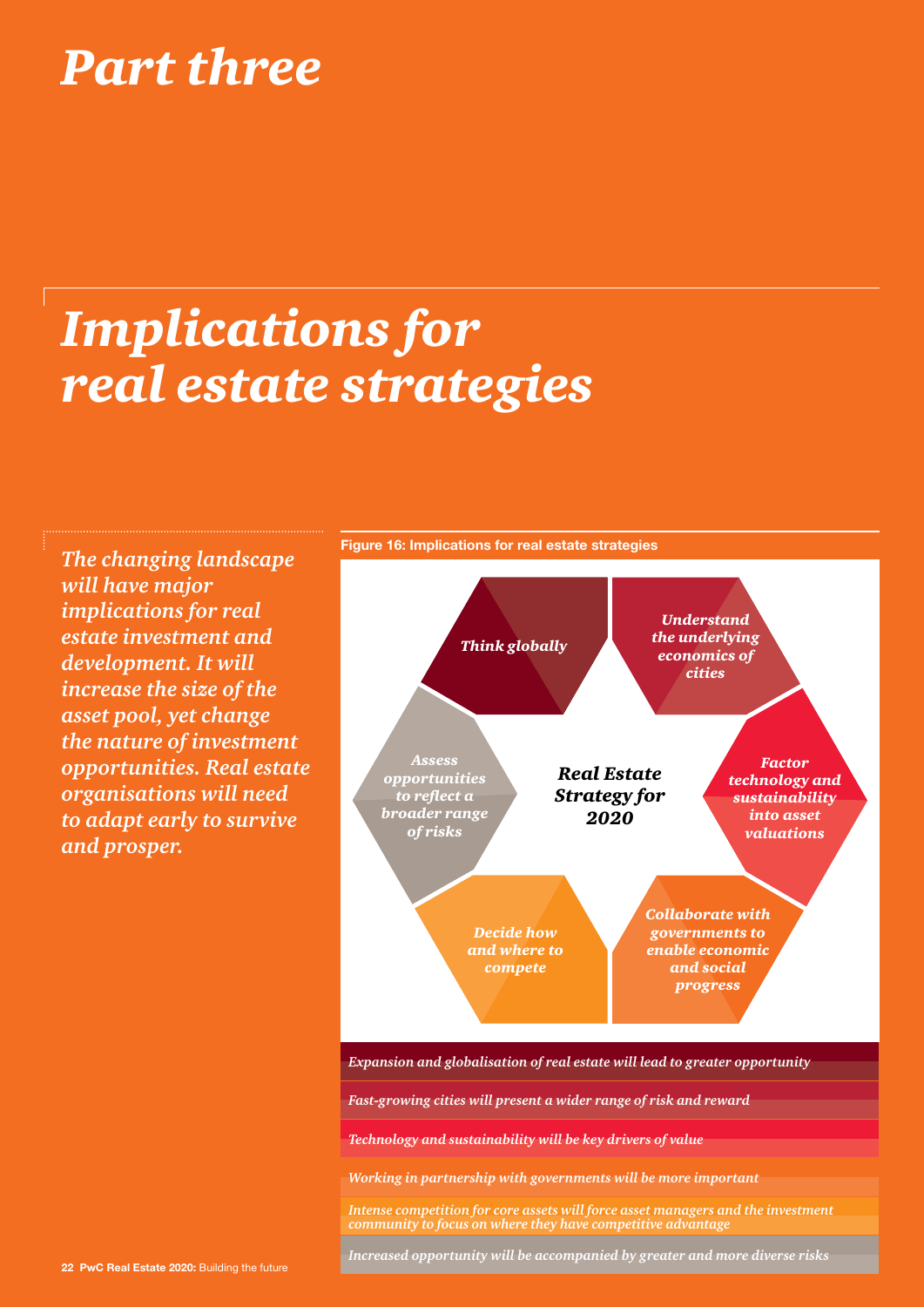# *Think globally*

*Expansion and globalisation of real estate will lead to greater opportunity*

The real estate market will become far bigger and more global. As mentioned earlier in this paper, we forecast that institutional-grade real estate will expand by more than 55% from US\$29.0 trillion in 2012, to US\$45.3 trillion in 2020, according to our calculations. It may then grow further to US\$69.0 trillion in 2030. For the real estate investment community, this expansion will lead to a much greater range of opportunities.

Subsector themes will emerge which can be exploited on a global basis. Specialists are already emerging in areas such as agriculture, education, retirement villages, high-end shopping centres and new urban development. In future, these themes will become far more established. What's more, the real estate investment community will be able to match them to their own specific needs – for example for funds with shorter maturities and differing return profiles.

Economies of scale will become more important. Some of today's large global managers will become mega-managers, with a foot in all geographies and channels. Some of these mega-managers will expand inorganically through acquiring smaller managers with specific market or specialist property expertise.

But real estate is a business where local knowledge is key. So there will always be a place for local and niche players. And those mega-managers that lose sight of the importance of local knowledge will suffer.

**In future, real estate players will need a higher degree of specialist expertise in their chosen areas and locations of activity, plus greater foresight to identify investment trends at an early stage within each market.**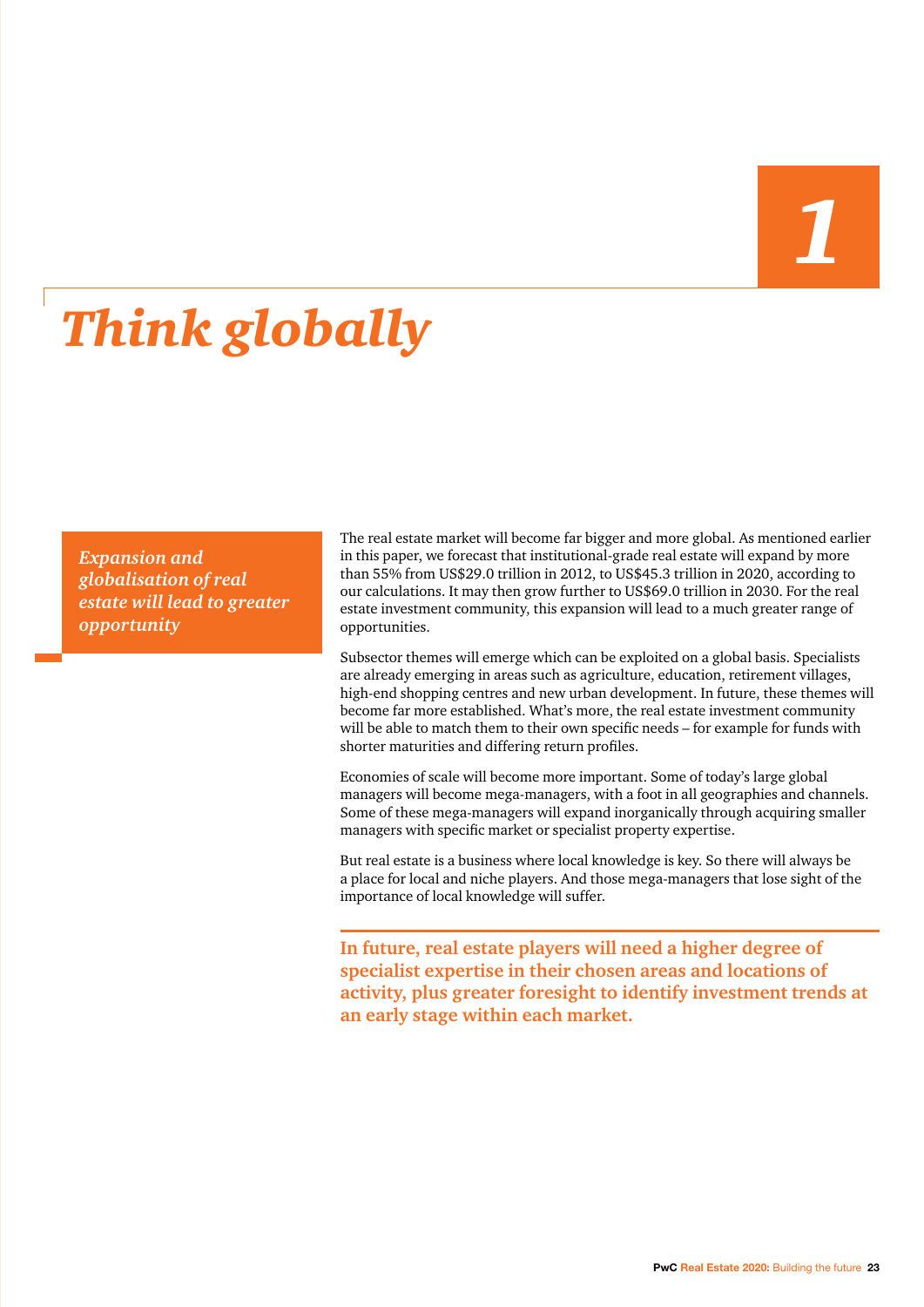# *Understand the underlying economics of cities*

*Fast-growing cities will present a wider range of risk and reward*

New institutional-grade real estate locations will emerge as the world becomes multipolar. In countries such as China, India and the Gulf states, entire new cities are being built, while in countries such as Brazil, Mexico, Nigeria, South Africa and Turkey, existing cities are developing fast.

These cities are competing with each other to become dominant regional service centres. Cities that win these competitive battles and emerge as generators of wealth will provide attractive new prime investment opportunities.

**The real estate investment community can deploy urbanisation strategies ranging from higher risk opportunistic development, to lower risk prime investment. But no matter which approach they choose, they'll need a clear strategic view of why a city will be successful.**

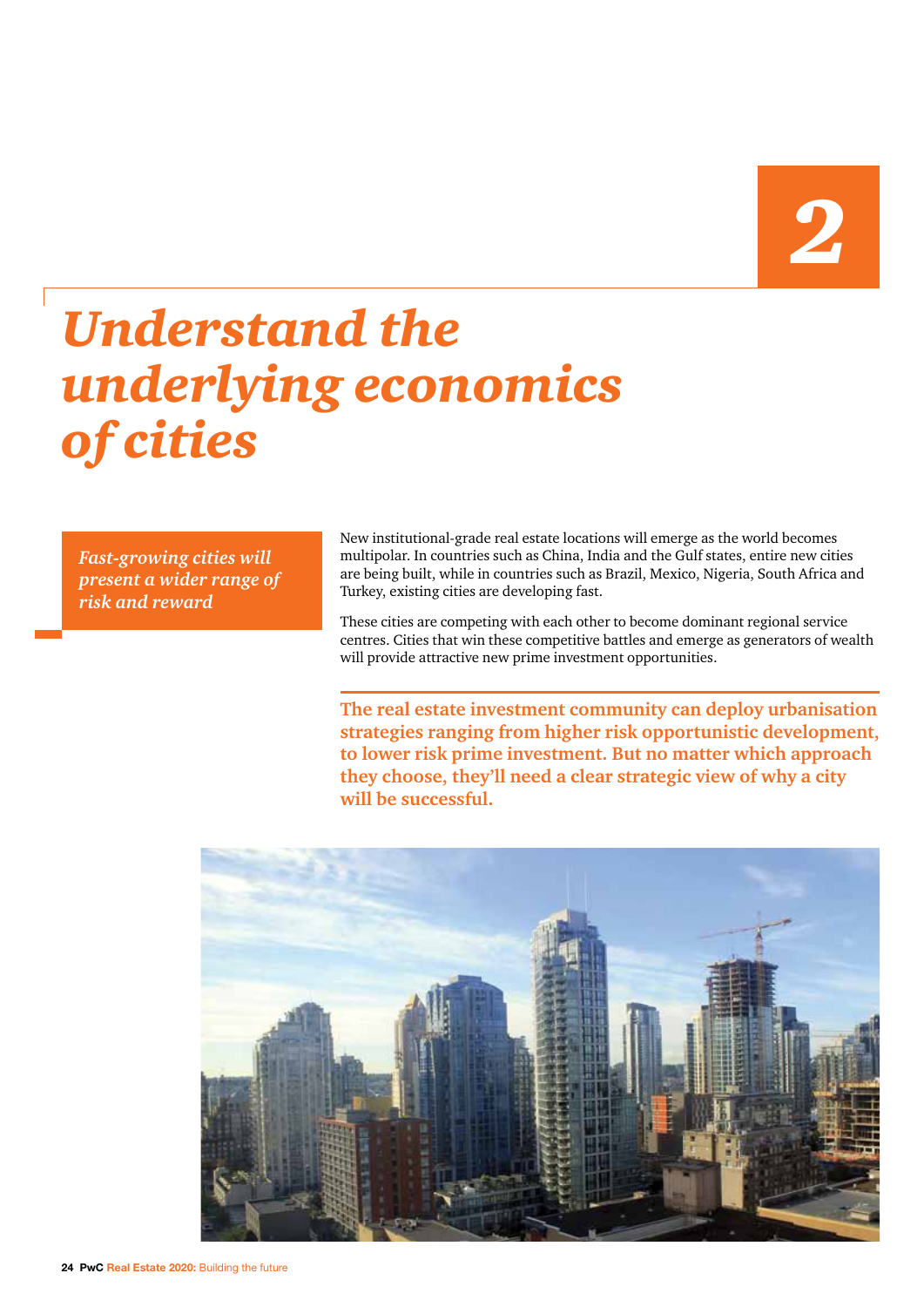# *Factor technology and sustainability into asset valuations*

*Technology and sustainability will be key drivers of value*

Rapid changes in the application of digital technology will continue to reduce demand for retail and office space, while increasing demand for new types of warehousing, close to the customer. What's more, the investment community will learn to make use of smart data to add value. By monitoring tenant information, real estate owners will be able to judge demand and make better investment decisions.

The advance and commoditisation of technologies will also accelerate the 'greening' of buildings. As the cost of improving buildings' environmental performance falls in line with the lower costs of technological innovations such as solar panels and efficient heating systems, so occupiers will demand these enhancements and be willing to pay a premium for them. Similarly, they'll require office and residential buildings designed with ample natural light and good air quality. Prime office and residential buildings with poor sustainability performance in advanced economies will suffer a 'brown discount', sometimes leading to a shorter operational life.

From an operational perspective, real estate management has a relatively lowtech infrastructure. Illustrating this point, only 40% of asset managers are actively involved in social media, other than hosting a website.25 By 2020, technology will have become mission-critical. It will drive customer engagement, data mining for information on clients and potential clients, operational efficiency, and regulatory and tax reporting. What's more, customers' demands for seamless, integrated and tailored solutions will only be met through better use of technology.

**If real estate players don't understand these new value drivers they'll be at a competitive disadvantage.**

As the costs of improving buildings' environmental performance falls in line with the lower costs of technological innovations such as solar panels and efficient heating systems, so occupiers will demand these enhancements and be willing to pay a premium for them.

25 Source: PwC. #Social Media Studies asset management in the social era, June 2013.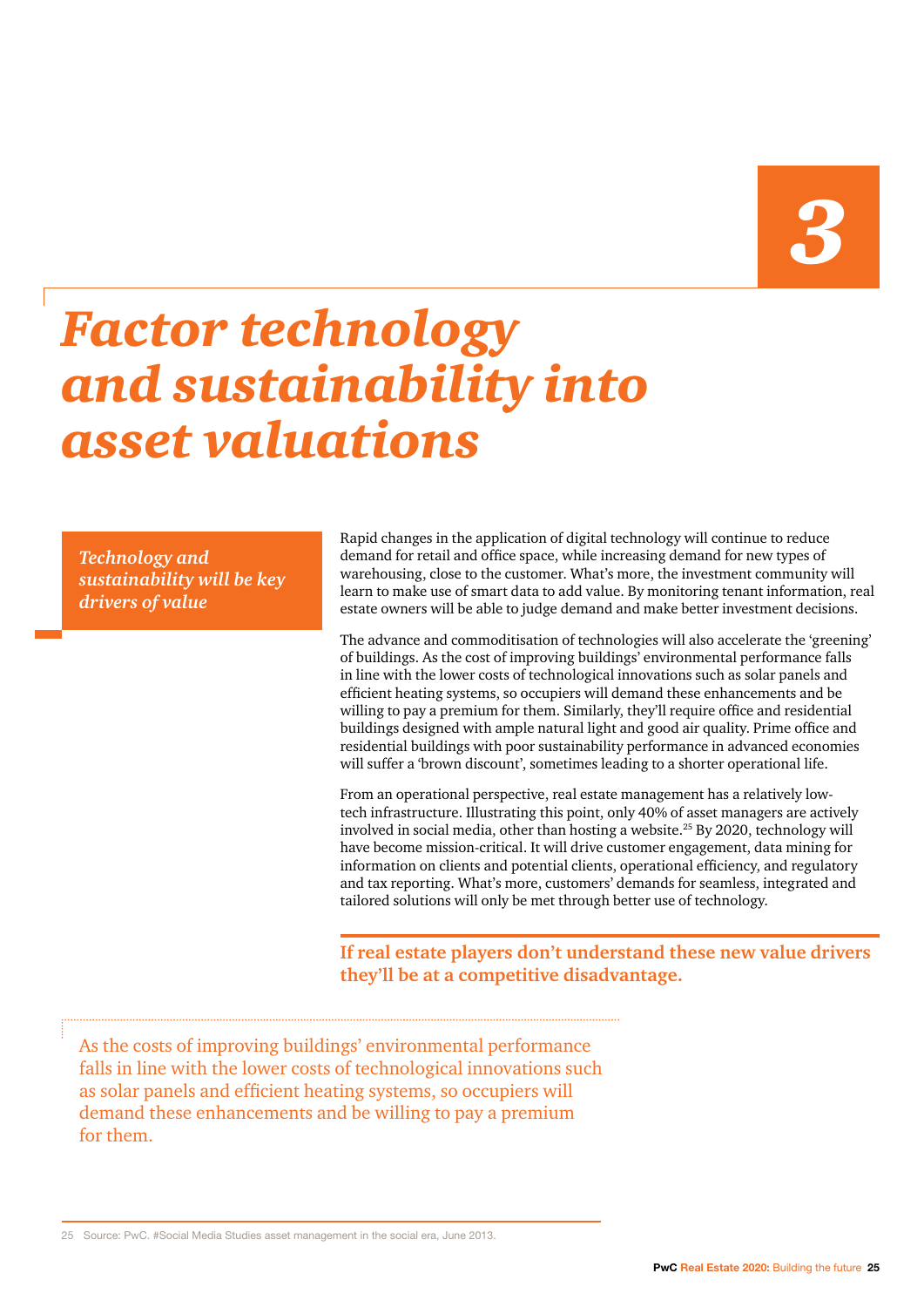# *Collaborate with governments to enable economic and social progress*

*Working in partnership with governments will be more important*

As real estate capital helps to fund and plan the 21st century's new cities, so it will need to work more closely than ever with central and local government. Only by working with government will it be possible to mitigate some of the risks of these giant projects.

The form that partnering with government takes will vary from project to project. Developers might seek support in the form of local infrastructure and public transport/services to support a project's economics. Or they might structure more formal public–private partnerships.

What's more, developers will need to monitor and understand governments' development ambitions.

**Developers of urban schemes will need to have closer relationships with governments, even advising and influencing them as well as being experts in creative ways of structuring collaboration on a case-by-case basis.**

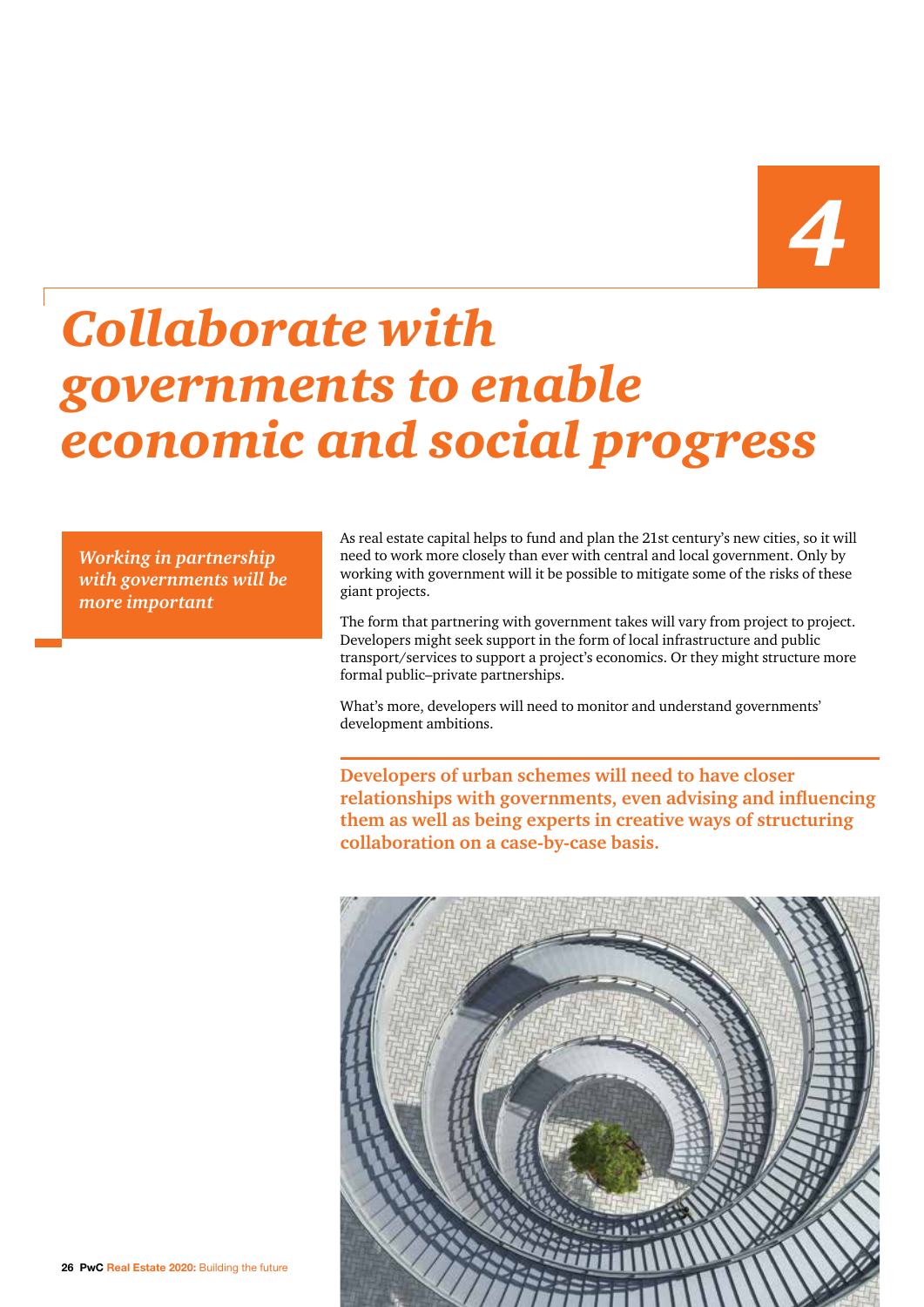# *Decide where and how to compete*

*Intense competition for core assets will force asset managers and the investment community to focus on where they have competitive advantage*

The rise of the southern hemisphere economies will lead to far greater competition for assets – both in the fast-growing developing economies and in the advanced economies.

Not only are the SWFs emerging as competitive bidders for prime real estate in many of the world's leading cities, but also home-grown professional real estate investors will grow fast in the southern hemisphere. Staffed by local people – many of whom have trained at international business schools and are well-connected in their local markets – they will be difficult to compete with. What's more, they'll continue to bid up prices in leading Western cities.

**In order to compete, real estate organisations will need to focus on the markets they really understand, while concentrating more than ever on the basics of local knowledge and tenant demand. They'll also need to innovate by creating investment vehicles that reflect the needs of the investment community for shorter maturities and greater liquidity or developing funding models that can take on new types of risk, often with longer term investment horizons.**

Not only are the SWFs emerging as competitive bidders for prime real estate in many of the world's leading cities, but also home-grown professional real estate investors will grow fast in the southern hemisphere.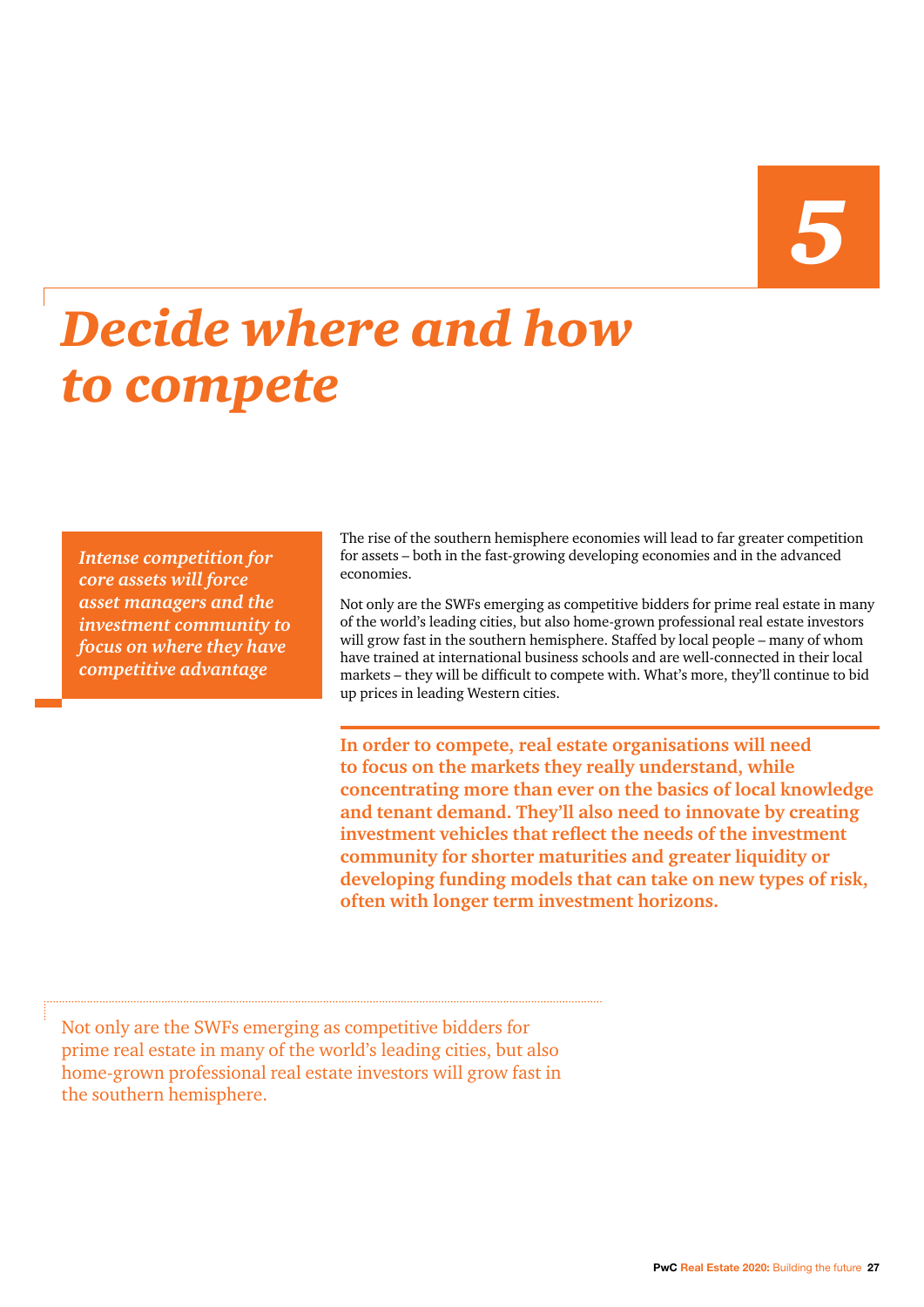# *Assess opportunities to reflect a broader range of risks*

*Increased opportunity will be accompanied by greater and more diverse risks*

As the real estate business globalises, so the range of risks it takes will become broader. At the top of the list will be country or city risk including political risk and the danger that assets might simply be confiscated. Alternatively, if countries are socially or politically unstable, there might be a danger of physical damage to property.

In some emerging economies, the growing opportunity for real estate investment will carry a host of complex risks. Often, the shortage of assets will mean real estate managers have to partner with local developers, which carries numerous operating risks, such as delayed completion or even fraud. What's more, less developed law and order sometimes means there's a danger of damage or destruction of real estate.

In the advanced economies, society's changing lifestyles and habits will increase the danger that real estate becomes obsolete. For example, as banking moves to a virtual world, physical bank branches might become superfluous. Similarly, certain types of retail real estate will become uneconomic. And office buildings that don't have competitive 'green' credentials will find their lives shortened.

Finally, the more locations a real estate investor operates in, the more complex the web of tax and regulatory risk will become. The investment community will have to monitor changes to international and national tax structures. It's possible the real estate industry will become more regulated – especially if regulations such as the European Alternative Investment Fund Managers Directive (AIFMD) are copied elsewhere.

**Real estate players will have to further develop and formalise their approach to risk.**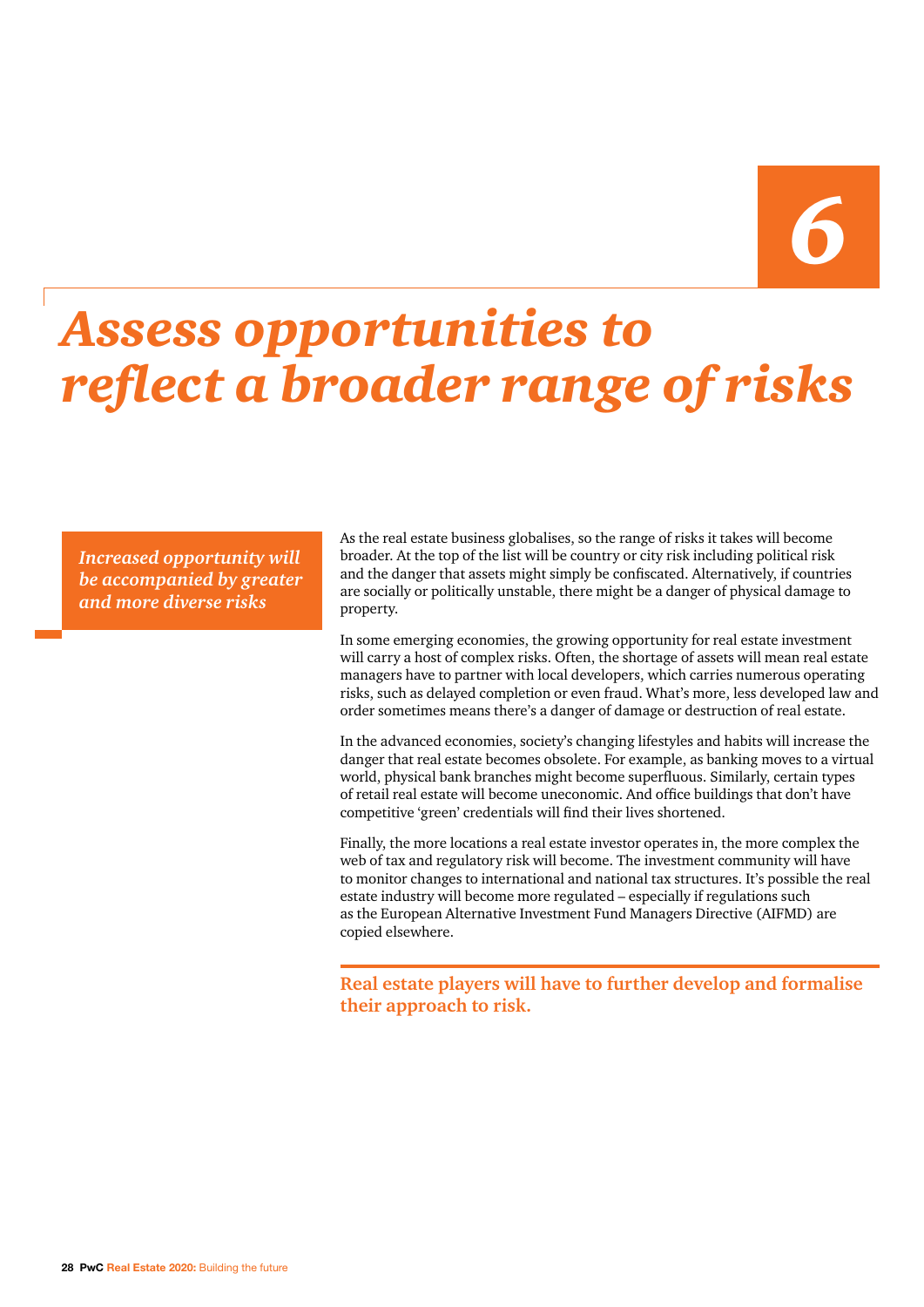In some emerging economies, the growing opportunity for real estate investment will carry a host of complex risks. Often, the shortage of assets will mean real estate managers have to partner with local developers, which carries numerous operating risks, such as delayed completion or even fraud.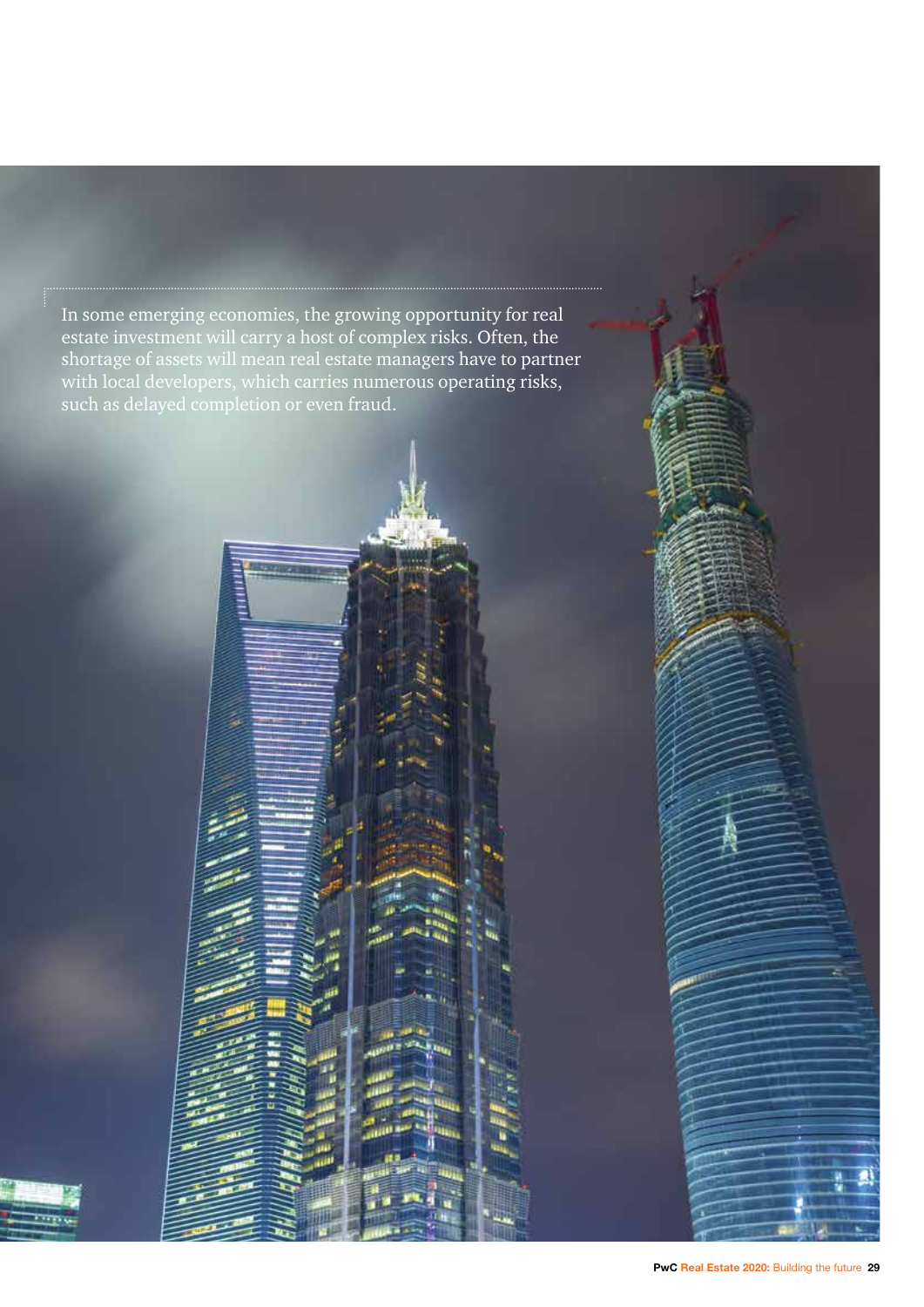## *Part four*

## *Success factors*

*In order to prosper in real estate's new world, leading industry players, such as managers, developers and the investment community need to make sure they have the right capabilities and qualities.*

### **Figure 17: Success factors**



*A global network with local knowledge and good government relations*



*Specialist expertise and innovation*



*Cost management and scale*



*The right people*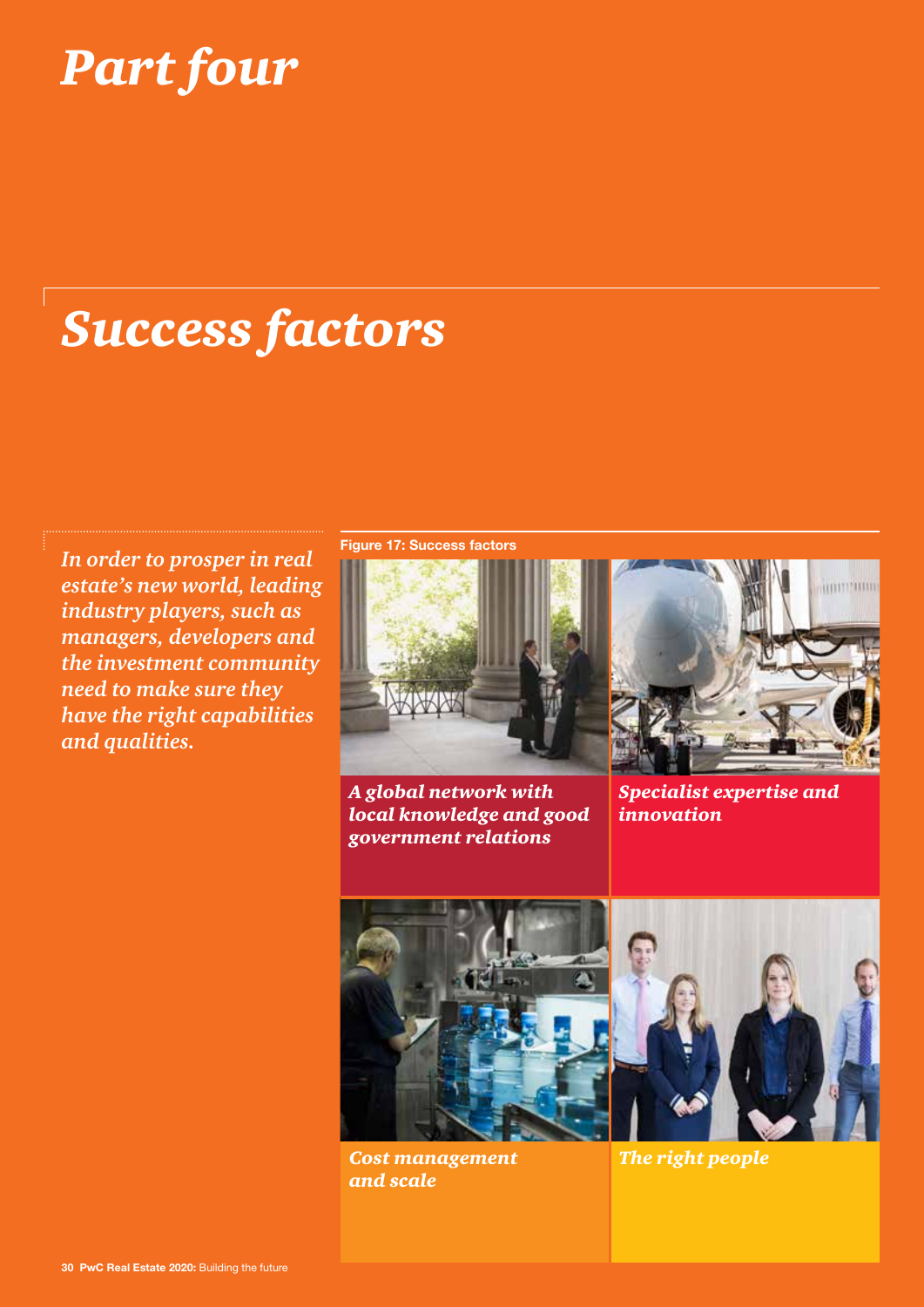# *A global network with local knowledge and good government relations*

*Local knowledge has always been essential for success in real estate, but it will become even more crucial as the investment community looks for value in international markets in an increasingly global market.* 

Many of the higher growth markets will also have more complex real estate environments. Not only will the investment community need in-depth knowledge of local economies, but also they'll need to navigate opaque planning laws, to work in partnership with government and to make sure their strategy is aligned with government policy.

Additionally, they'll need in-depth insights into local real estate development practices and possible development partners. Developing economies often have little in the way of investment property, so the investment community needs to partner more with developers.

Managers might need to access local markets through joint ventures, mergers or acquisitions. If so, they must have the skills to assess possible partners or acquisition targets – in particular, judging alignment of interest.

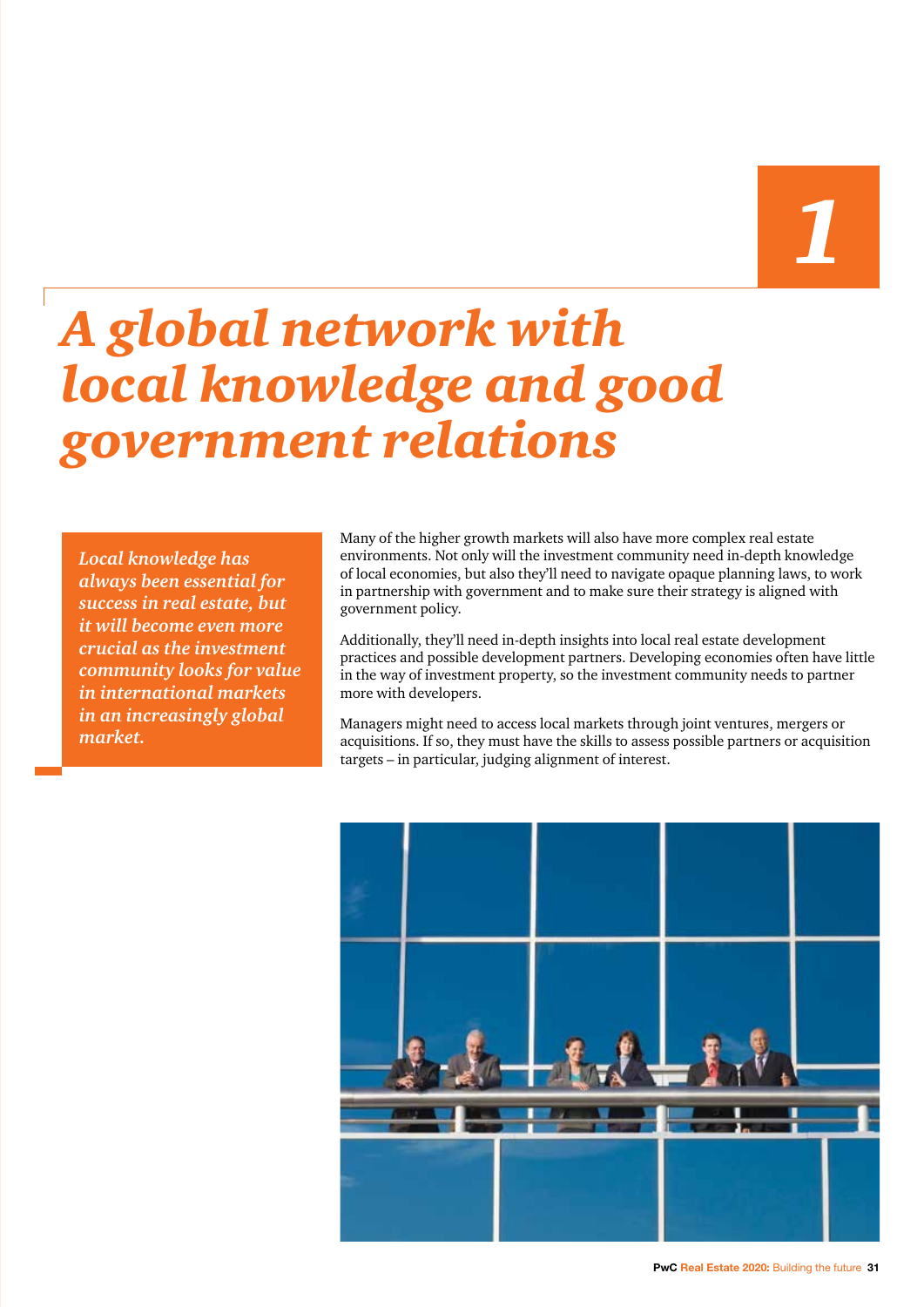# *Specialist expertise and innovation*

*Making the most of the opportunities unfolding in the fast-changing real estate world will require specialist skills and an entrepreneurial spirit.*

The skills needed would depend on the investment approach but could include:

- **Subsector specialisations.** As urban development, retirement homes, agriculture, etc. become subsectors in their own right, so real estate managers will need to be specialists in these areas in order to profit. What's more, as with any fast-changing environment, entrepreneurialism will be rewarded by higher returns. The pioneers of these subsectors – especially in emerging economies – will earn higher returns.
- **Urban economic analysis.** With cities becoming the economic engine of many domestic economies, real estate managers will need the skills to differentiate cities that will be long-term winners in the global economy and those that will not. The quality of this insight will be a competitive edge going forward.
- **Deal structuring.** Real estate managers will need deal structuring expertise in order to work with local developers and government. Partnering with local developers generally requires rigorous structures in order to make sure that everyone involved abides by agreed targets. When working with government, especially to develop infrastructure, there might need to be new public/private sector models.
- **Asset value management.** Historically, it may have been sufficient to acquire real estate assets and maintain them. In future, sustainable buildings will drive higher rental rates and conversely erode values if technology adaptation does not keep pace. Asset managers will need to have the skills to continuously improve the value of the buildings, or risk asset value destruction.
- **Product development.** As real estate managers fill the gaps left by banks in capital structures, so there'll be rewards for those that make the best use of entrepreneurial structures – for example pre-purchasing development assets or creating innovative mezzanine finance type structures. What's more, asset managers need to offer more liquid structures that don't tie their investors in for specific time frames. Increasingly, investors will require customised separate accounts/joint venture arrangements, which threaten manager profitability by reducing economies of scale from standardised funds.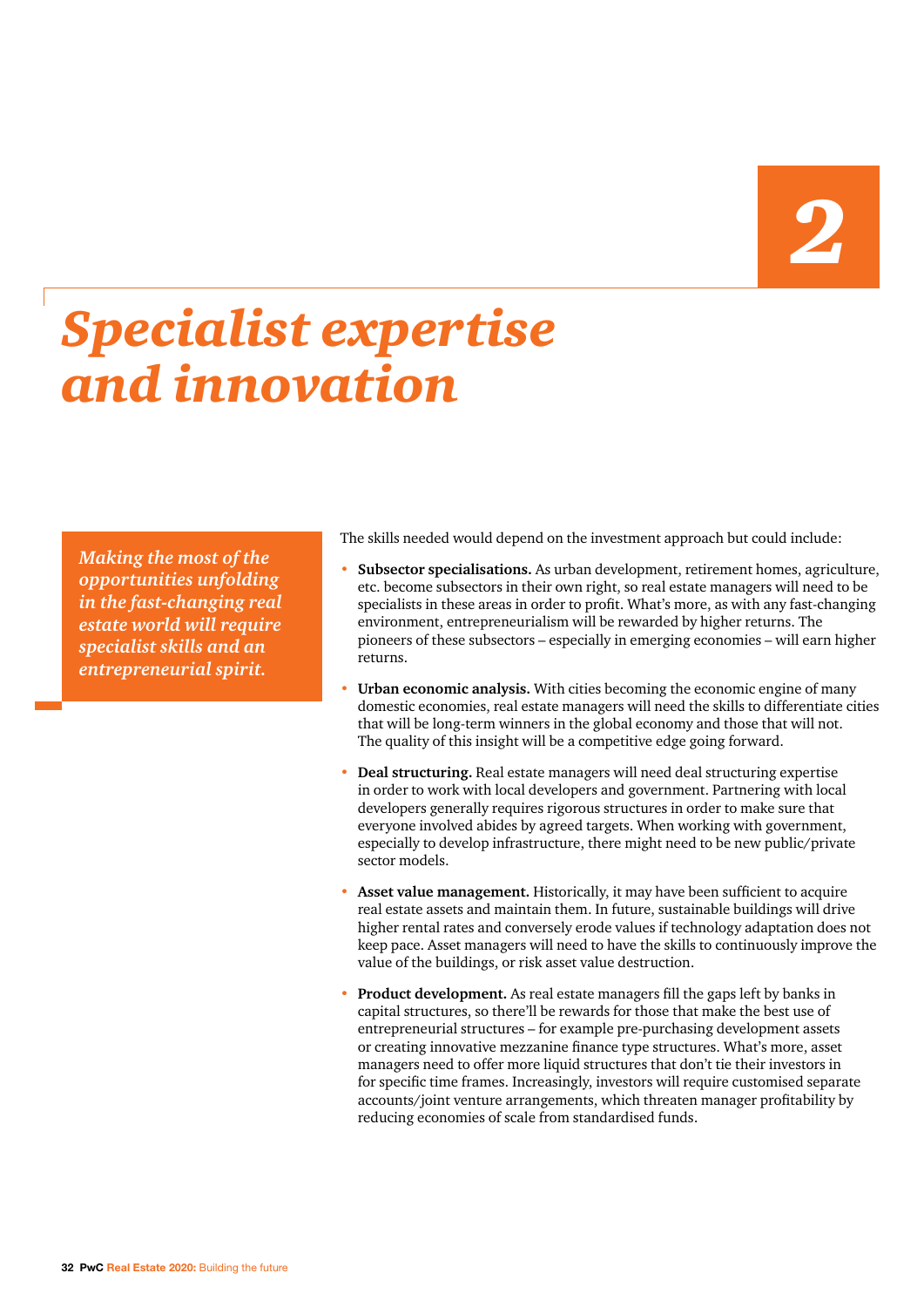Alignment with the business needs to be improved and fully integrated with its expanding activities. Regulatory compliance and reporting will become more important as regulation increases. In particular, the real estate AM sector will become more heavily regulated.

- 
- **Risk and reporting.** Asset managers and real estate funds will need to provide controls, transparency reporting and liquidity that meet the needs of the most demanding institutional investors if they are to compete for assets. Controls will need to be first class and independently certified, while transparency reporting must improve from today's levels.
- **Regulation and tax.** As real estate portfolios become more complex, and regulation increases, so the demands placed on tax, legal and regulatory compliance functions will intensify. Real estate managers need to transform these functions to strike the right balance between insight, efficiency and compliance and control.

Additionally, these functions need to be future-proofed by moving them from support functions to true business partners. Alignment with the business needs to be improved and fully integrated with its expanding activities. Regulatory compliance and reporting will become more important as regulation increases. In particular, the real estate AM sector will become more heavily regulated. Europe's AIFMD and the US Dodd-Frank legislation have already forced asset managers to register with regulators in these countries, and similar regulations are likely to come into force in other regions/countries in the next six years.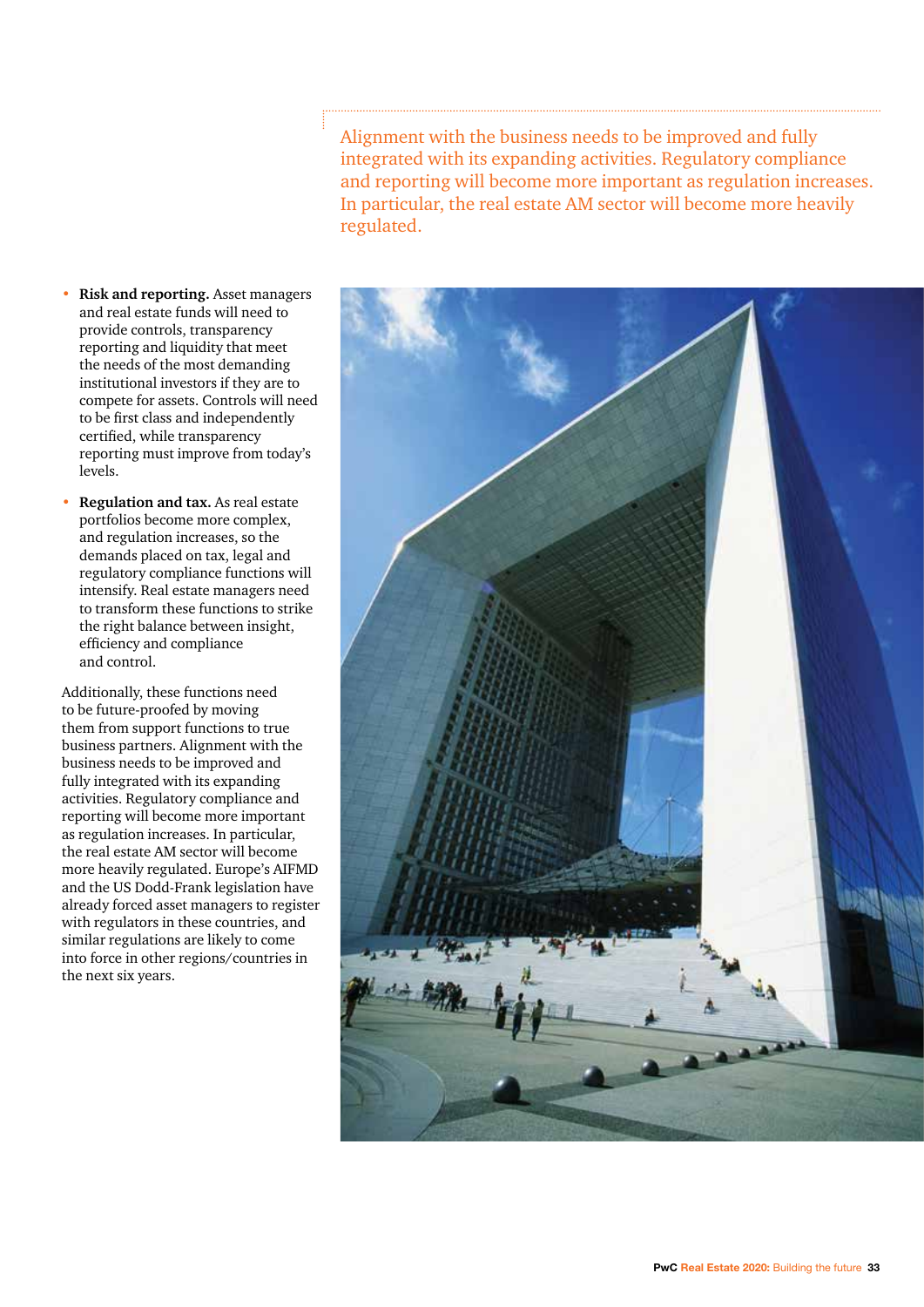## *Cost management and scale*

*The real estate business has become less profitable in most of the world over the past five years since the bursting of the asset price bubble, leading to a need to improve cost management through creating leaner organisations.* 

At the same time, regulation has led to new regulatory requirements for asset managers and real estate fund managers, due to the AIFMD in Europe and the Securities and Exchange Commission (SEC) registration in the US. Looking to the future, as real estate becomes more globalised, some real estate businesses will experience upward pressure on operating costs from the expense of maintaining an overseas presence.

Having local partners in local markets will help to mitigate cost, as will acquiring local specialist investors and developers. Additionally, outsourcing of non-core functions can help to build scale. In both instances, real estate businesses will need to review partners and service providers carefully in order to judge the quality of their offerings.

Greater automation through technology will also play an important part in containing cost. As real estate is such an information-intensive business, there is great potential for cost-saving through automation.

In particular, mastering the use of the latest digital technology will foster better cost management and scale, allowing real estate managers to improve data analytics, communication with investors and regulatory reporting.

Having local partners in local markets will help to mitigate cost, as will acquiring local specialist investors and developers. Additionally, outsourcing of non-core functions can help to build scale.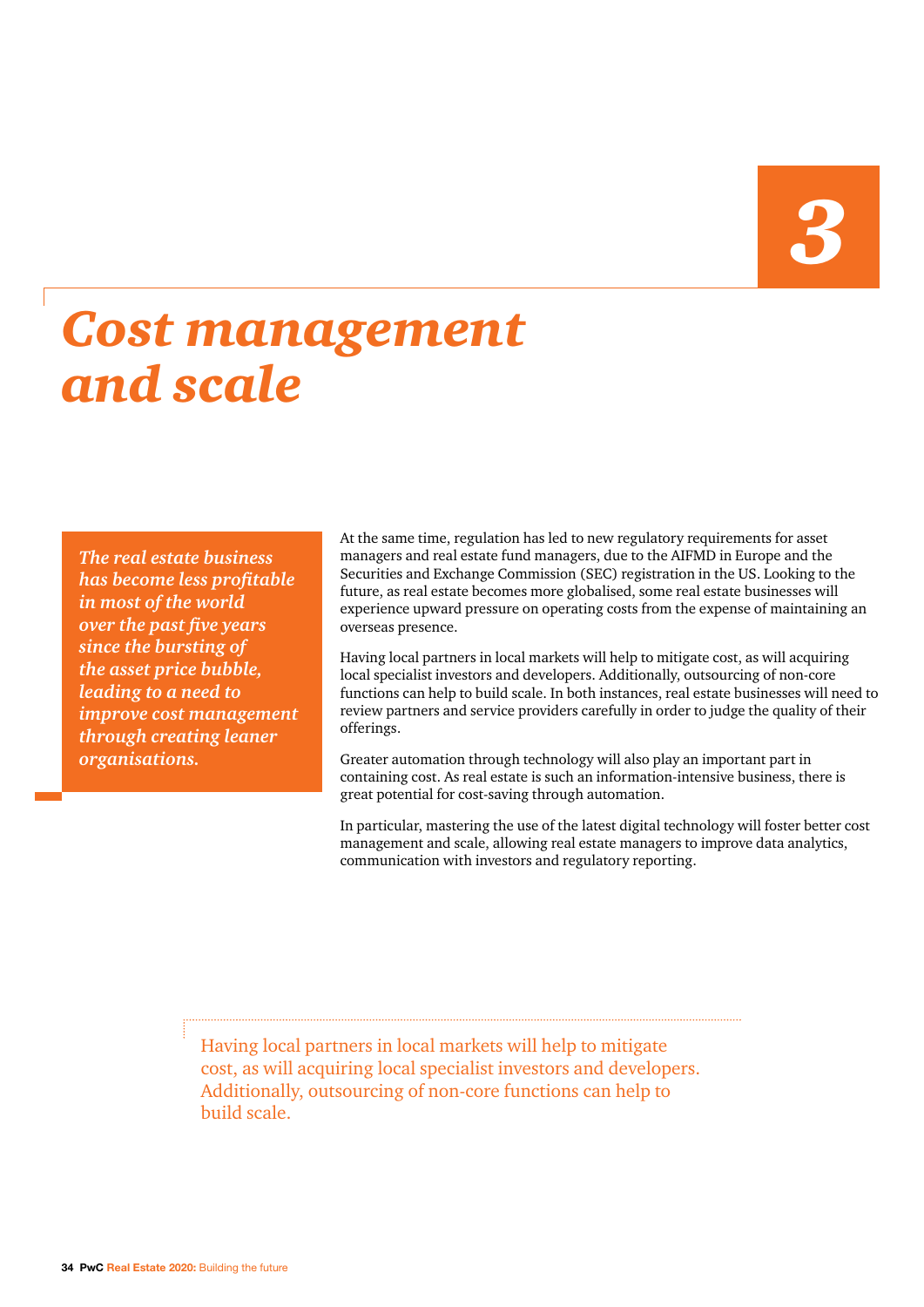# *The right people*

*As the real estate sector grows, the war for talent will intensify. Local knowledge will become even more sought after than it is now; yet, it is generally the case that relatively few people have the kind of expert knowledge required.*

Organisations will need to make incentives in the broadest sense as competitive as possible, while also bringing them into line with changing strategies. It's also going to be important to make sure the structure and level of pay reflects people's changing motivations, while helping to encourage the behaviour and financial returns needed.

Tax rules and regulatory restrictions on pay structures are likely to mean that organisations look into the relative attractions of different territories when deciding where to employ people – and where the owners will be based. The playing field is, and will continue to be, uneven.

What's more, there will be a need for more specialist roles. Depending on their areas of activity, real estate investors might have a need for specialists in sustainability, government relations, social networks, retirement village development and SWF relations.

Although there will be greater linkages at a regulatory level between many countries and regions, due to increasing pressure to harmonise regulations across a wide variety of sectors, it's unlikely that regulatory regimes will be completely aligned. The types of employees required by asset managers for these roles may be different from those currently operating in foreign jurisdictions. The soft skills of diplomacy and cultural knowledge and understanding will be as important as traditional functional skills.

Managers in the avant-garde of the new breed will have to attract and develop talent at the forefront of their efforts to retain and enhance their competitive position. The most forward-thinking firms have already started to recruit local teams in the key emerging markets – building and integrating them into the organisation before potentially redeploying them in their original territories. Remuneration models will be more aligned with investor needs; and non-financial performance will be increasingly important. Firms will evaluate and incentivise employees in pursuit of customer satisfaction, quality of service and innovative thinking.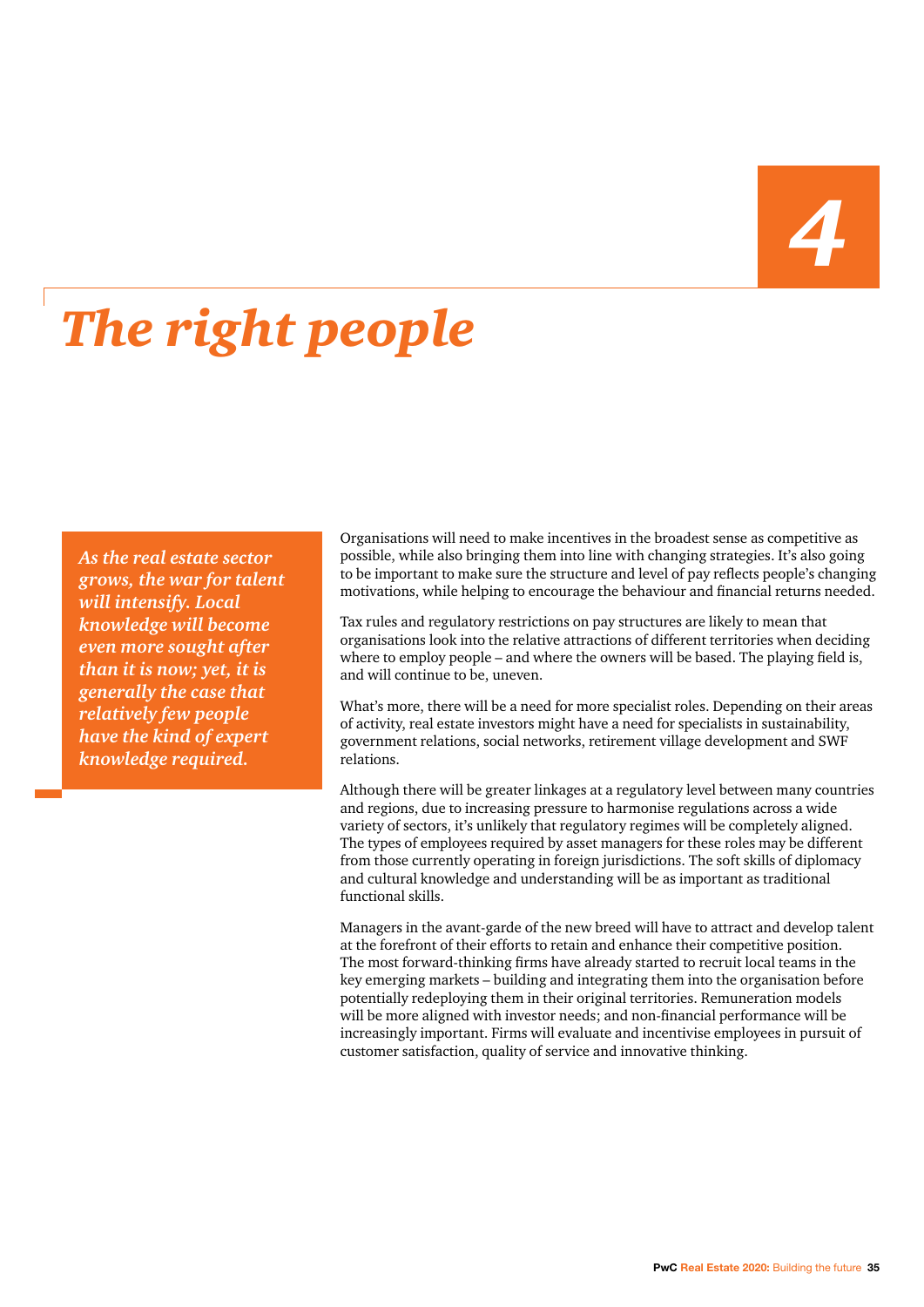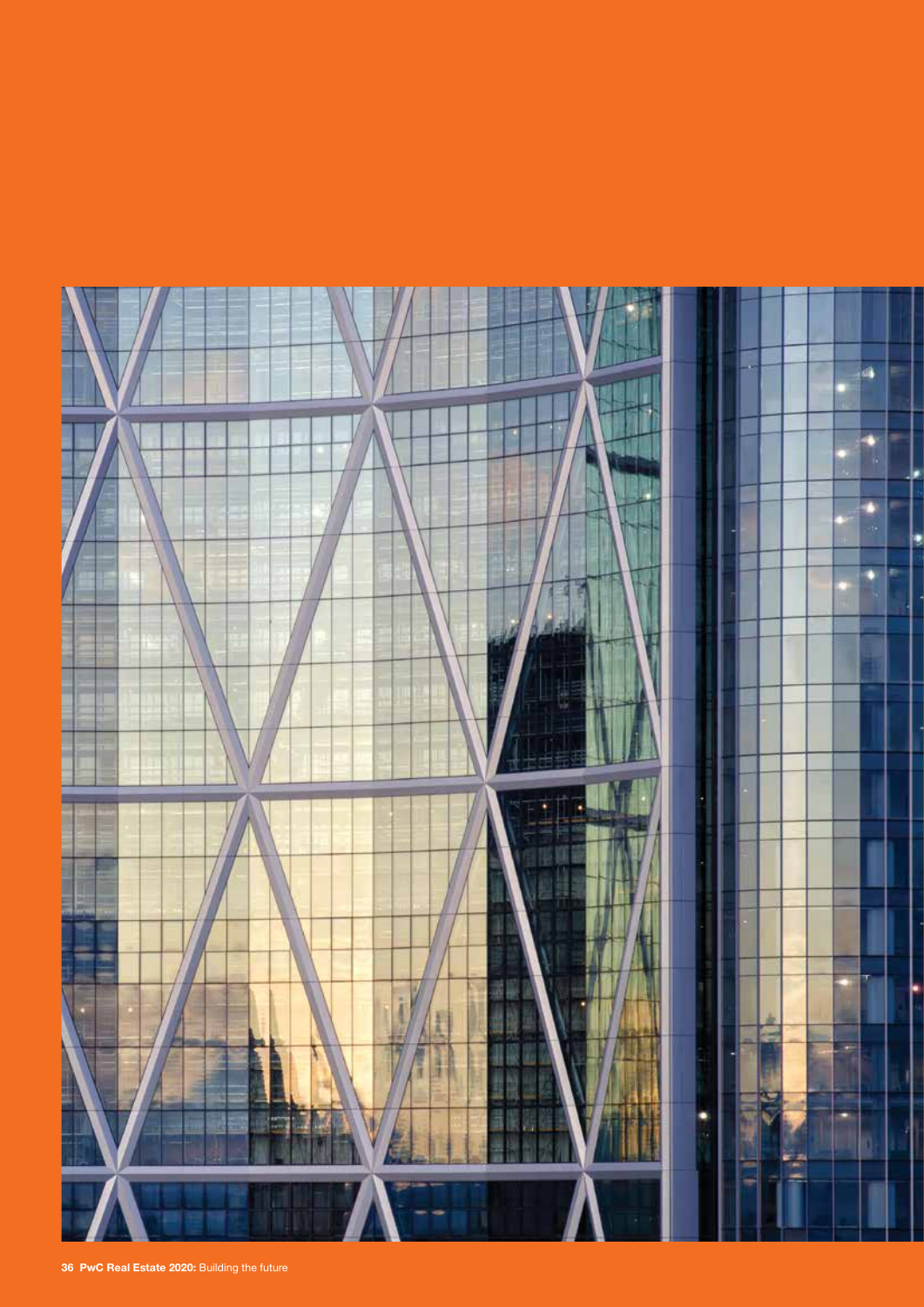## *Part five*

# *Conclusion*

*And now back to the Singapore 2020 real estate forum...*

As we return to the forum, Ahmed is wrapping up, anticipating that the growth in institutional-grade real estate will continue to be strong, creating an even greater range of risks and opportunities for real estate investors.

It's an exciting time for the real estate sector. Private capital is in huge demand for development and investment, yet competition for prime assets is intense. Never before has local knowledge, specialist expertise and good government relations been more important.

Looking forward to 2020, it's the real estate managers and investors with the vision to anticipate emerging trends in the medium term and to prepare for them, which will be most successful. The winning managers of 2020 will have already started to shape their responses to some or all of the fast-evolving trends described in this paper.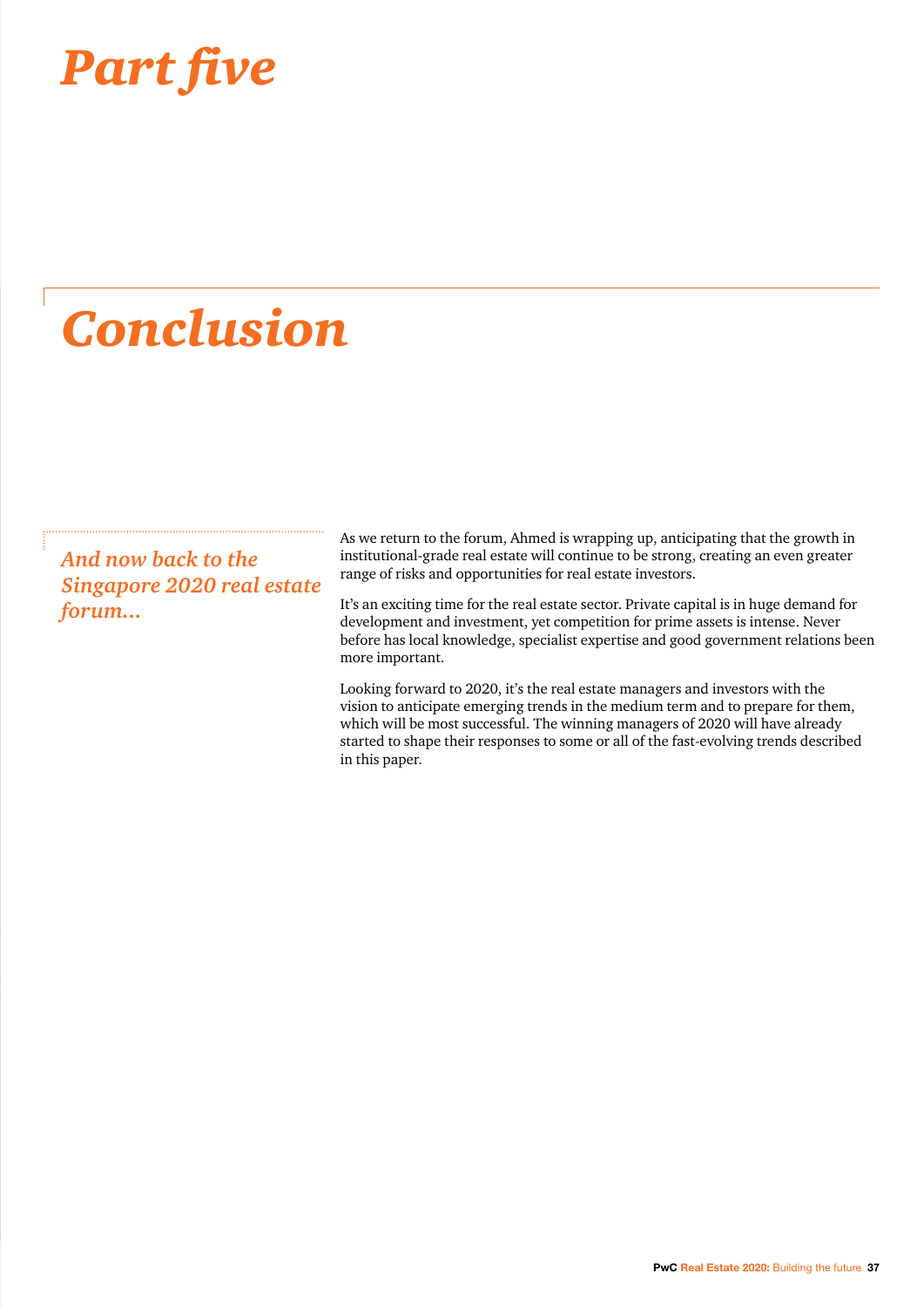## *Contacts*

ſ

## *PwC Advisers and Researchers*

| Australia<br><b>Brazil</b><br>Canada<br><b>China/Hong Kong</b> | Tim Peel<br>Rob Christmas<br>João Santos<br>Nelson da Silva<br>KK So | <b>United Kingdom</b> | Craig Hughes<br>Tim Wright<br>Leo Johnson<br>Simon Hardwick<br>Alan McGill<br>Jonathan Hook<br>Richard Johnson |  |
|----------------------------------------------------------------|----------------------------------------------------------------------|-----------------------|----------------------------------------------------------------------------------------------------------------|--|
|                                                                | Paul Walters<br>Sam Crispin<br><b>Billy MY Hui</b>                   | <b>United States</b>  | Robert Sciaudone<br>Andrew Warren<br>Byron Carlock Jr.<br>Barry Benjamin<br>Donald Reed                        |  |
| <b>Germany</b>                                                 | Uwe Stoschek                                                         |                       |                                                                                                                |  |
| India                                                          | Shashank Jain                                                        |                       | Mitchell Roschelle                                                                                             |  |
| Japan                                                          | Raymond Kahn<br>Hideo Ohta                                           |                       | David Steiner<br>Tom Wilkin<br>Scott Williamson                                                                |  |
| Luxembourg                                                     | Kees Hage<br>Julien Ghata<br>Dariush Yazdani<br>Laurent Rouach       |                       | Mike Herman                                                                                                    |  |
| <b>Mauritius</b>                                               | Nicolas Vaudin                                                       |                       |                                                                                                                |  |
| <b>Netherlands</b>                                             | Andrew Jurczynski                                                    |                       |                                                                                                                |  |
| <b>Singapore</b>                                               | Chee Keong Yeow<br>Magdelene Chua<br>Antony Eldridge<br>Justin Ong   |                       |                                                                                                                |  |
| <b>South Africa</b>                                            | Ilse French                                                          |                       |                                                                                                                |  |
| <b>Sweden</b>                                                  | Henrik Steinbrecher                                                  |                       |                                                                                                                |  |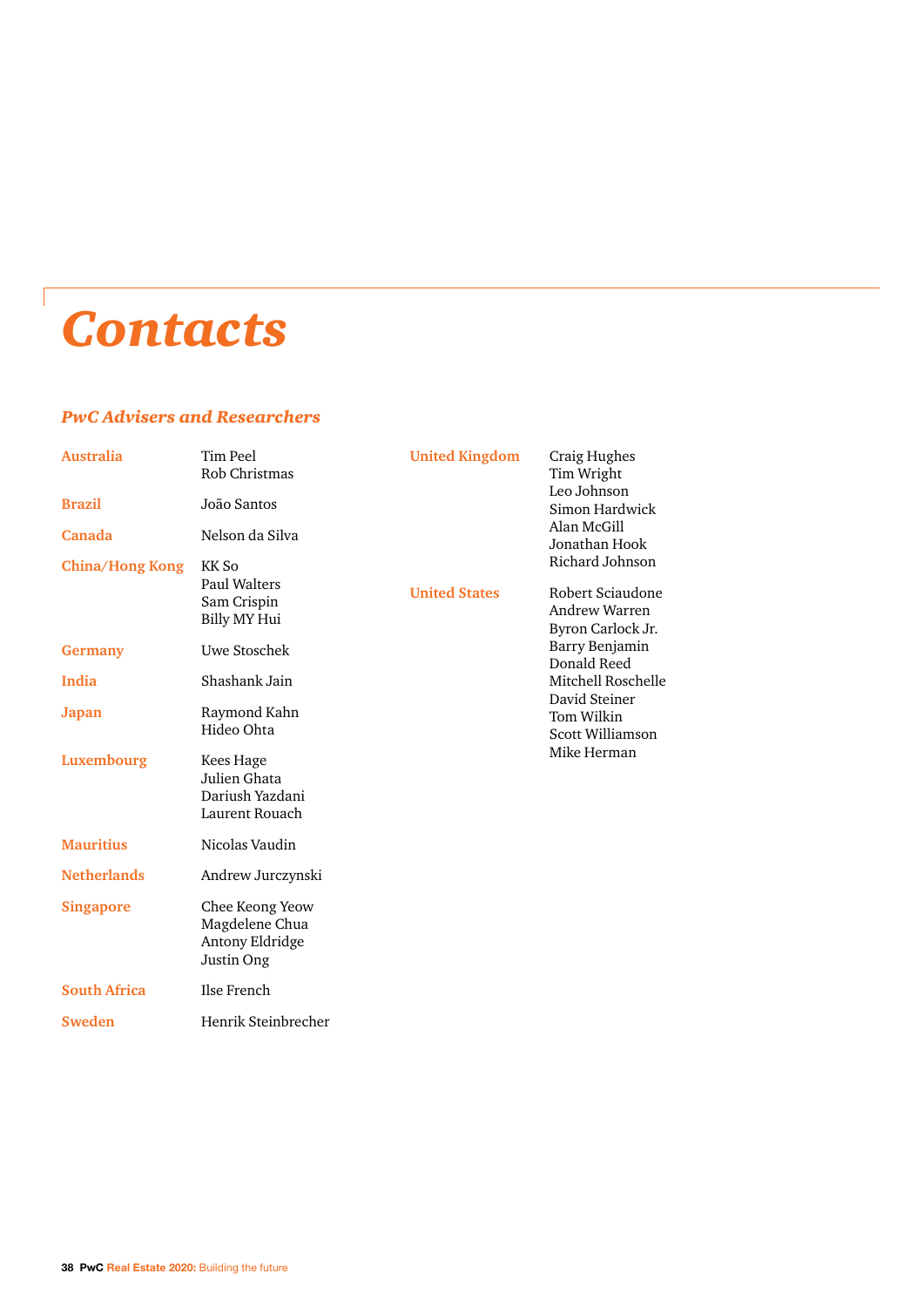## *If you would like to discuss any of the issues raised in this Report in more detail, please speak with your usual PwC contacts or anyone listed below.*

## *PwC Global Real Estate Leadership Team*

### *Global Real Estate Leader*

**Kees Hage** Partner PwC (Luxembourg) kees.hage@lu.pwc.com +352 49 48 48 2059

## *Global Real Estate Tax and EMEA Leader*

**Uwe Stoschek** Partner PwC (Germany) uwe.stoschek@de.pwc.com +49 30 2636 5286

## *Asia-Pacific Real Estate Tax Leader*

**KK So**

Partner PwC (Hong Kong) kwok.kay.so@hk.pwc.com +852 2289 3789

## *Asia-Pacific Real Estate Assurance Leader*

**Paul Walters** Partner PwC (Hong Kong) paul.walters@hk.pwc.com +852 2289 2720

## *UK & Global Sovereign Wealth Fund Real Estate Leader*

### **Craig Hughes**

Partner PwC (UK) craig.o.hughes@uk.pwc.com +44 20 7212 4183

## *US Real Estate Leader*

**Byron Carlock Jr** Partner PwC (US) byron.carlock.jr@us.pwc.com +1 214 754 7580

## *Canada Real Estate Leader*

### **Lori-Ann Beausoleil**

Partner PwC (Canada) lori-ann.beausoleil@ca.pwc.com +1 416 687 8617

## *Brazil Real Estate Leader*

**João Santos** Partner PwC (Brazil) joao.santos@br.pwc.com +55 3674 2224